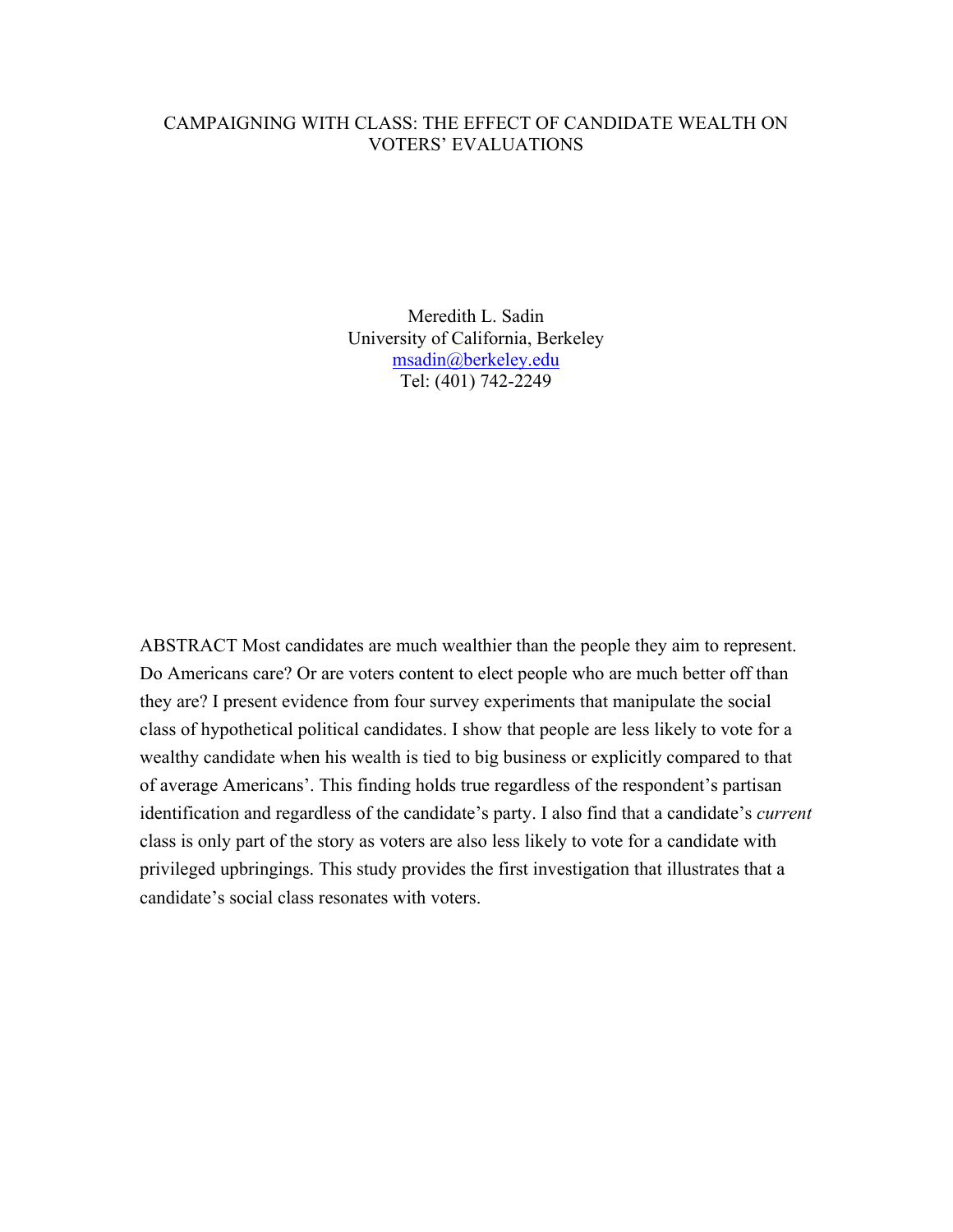During his 1992 bid for re-election, President George H. W. Bush confronted a checkout scanner at the National Grocers Association convention and commented that he was "amazed by some of the technology." While Bush later insisted that his comment was taken out of context, the media pegged him as an elitist whose, "view of the outside world remains essentially that of a rich man who has spent virtually all of the past twenty years in a world of boardrooms and limousines" (Schultz, 1E). The media's reaction to this gaffe was not an aberration. Historically, when candidates' words or actions are emblematic of their upper class status, the fourth estate reacts with disdain. There was a similar outcry when John McCain could not remember how many homes he owned, when John Edwards spent \$400 on his haircut, and when Mitt Romney wagered \$10,000 during the 2011 Iowa Republican debate.

However, while the media and electoral opponents punish candidates when their wealth becomes salient, the fact remains that most lawmakers *are* incredibly wealthy. National elected officials are better off than a majority of Americans in educational attainment, occupational status, and financial resources (Carnes 2012). The average wealth of members of congress between 2004 and 2011 ranged between 12 and 17.5 million dollars for the Senate, 4 and 6 million for the House, and 160 and 230 thousand dollars for the average American (Center for Responsive Politics 2014). Additionally, between 40-50% of members of Congress are millionaires, while only 1% of American citizens can say the same (Center for Responsive Politics 2014).

How do we reconcile the evidence that indicates candidates get punished for their wealth by the media and their opponents with the fact that most elected officials are, in actuality much wealthier than the people they represent? In truth, political science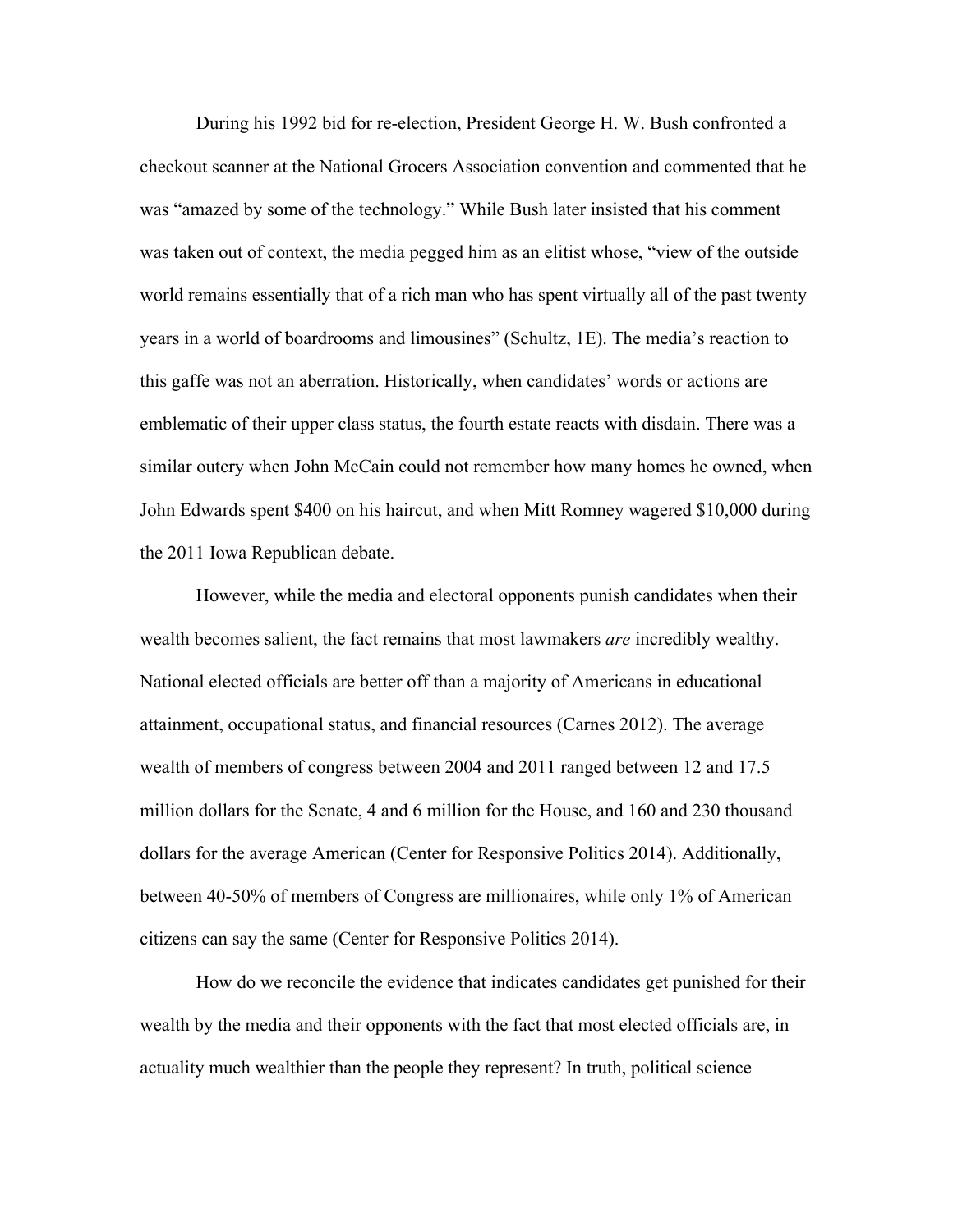research has paid very little attention to whether a candidate's social class matters to voters. Despite the prevalence of information and discourse about candidates' social class backgrounds in the modern campaign, political scientists have yet to systematically examine whether voters take aspects of a candidate's class profile into account and how this information matters. Do Americans punish candidates when their wealth or social advantages become particularly salient? Or are voters content to elect an entirely "white collar government?"<sup>1</sup>

My findings suggest that voters do indeed penalize wealthy candidates, but only under certain conditions: when their wealth is tied to big business and when it is compared to average Americans'. Moreover, a candidate's current class is not all that matters – voters are less likely to vote for candidates that grew up in wealthy homes as well. These findings illuminate the understudied issue of how class operates in the context of American campaigns and highlight the class-based shortcuts that citizens use to evaluate their representatives.

### SOCIAL CLASS AS A SHORTCUT FOR CANDIDATE EVALUATION

Research on social class—particularly attitudes towards the rich—is timely. Over the past few decades, economic inequality has risen at an alarming rate, while class mobility has stagnated (Bartels 2008). During this time the average real income of the top 5% of American households increased by 90% between 1975 and 2003, while the average real income of the poorest quintile increased by only 10% (Bartels 2008).

<sup>&</sup>lt;sup>1</sup> "White-collar government" is a phrase coined by Nicholas Carnes in his similarly-titled book (2013).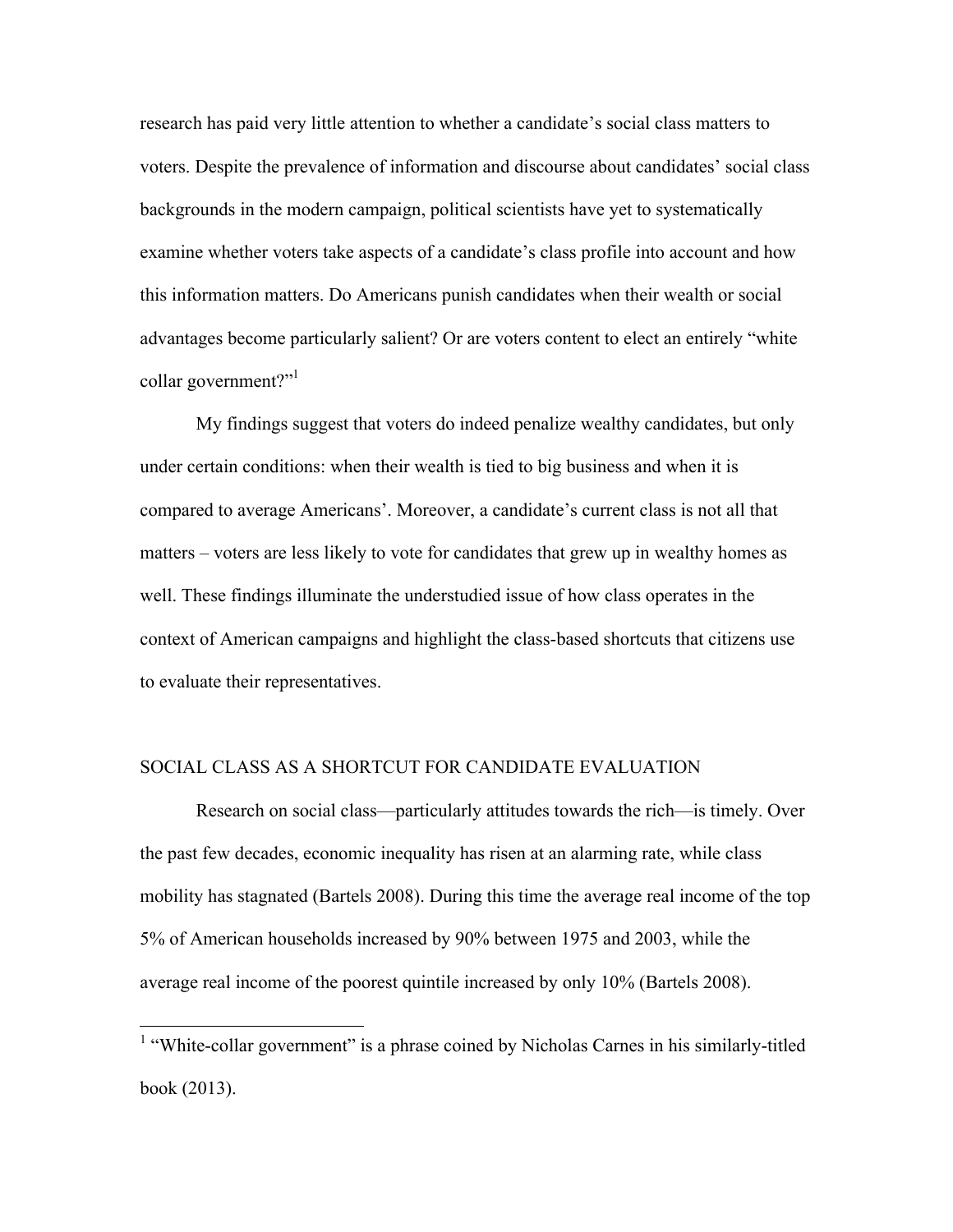Membership in class groups also serves as a basis for interpersonal evaluation and discrimination. Fiske et al. (2002; 2007) found that individuals perceive the rich to be less warm but more competent than other class groups. Conversely, wealthier Americans have been shown to hold negative stereotypes about the poor (Darley and Gross 1983; Fiske et al. 1999) and to express unease in relating to those less well-off than themselves (Bullock 1995; Lott 2002).

Voters frequently use candidates' personal characteristics in order to make inferences about them. A candidate's party is a defining heuristic in American political decision-making, providing a cue to voters about their personality, behavior in office, and policy positions (Rahn 1993). People also draw a variety of conclusions about candidates on the basis of race (Citrin et al. 1990; McDermott 1998; Weaver 2012), gender (Huddy and Terkildsen 1993; McDermott 1998), religion (Calfano and Djupe 2009; Campbell, Green, and Layman 2010; McDermott 2007; 2009), and even whether they think a candidate is attractive or not (Banducci et al. 2008; Sigelman et al. 1986). Informational shortcuts like these are a ubiquitous facet of political reasoning. Citizens often use them in an unconscious and automatic way to make sense of a complex political world. As Popkin (1991) noted, "Demographic facts provide a low-information shortcut to estimating a candidate's policy preferences . . . Where these characteristics are closely aligned with the interests of the voter, they provide a basis for reasonable, accessible and economical estimates of candidate behavior" (62).

However, to date, no research has examined whether voters take a candidate's social class into account – or in particular, what they infer about wealthy candidates. This lacuna in the literature is surprising considering the prevalence of information about a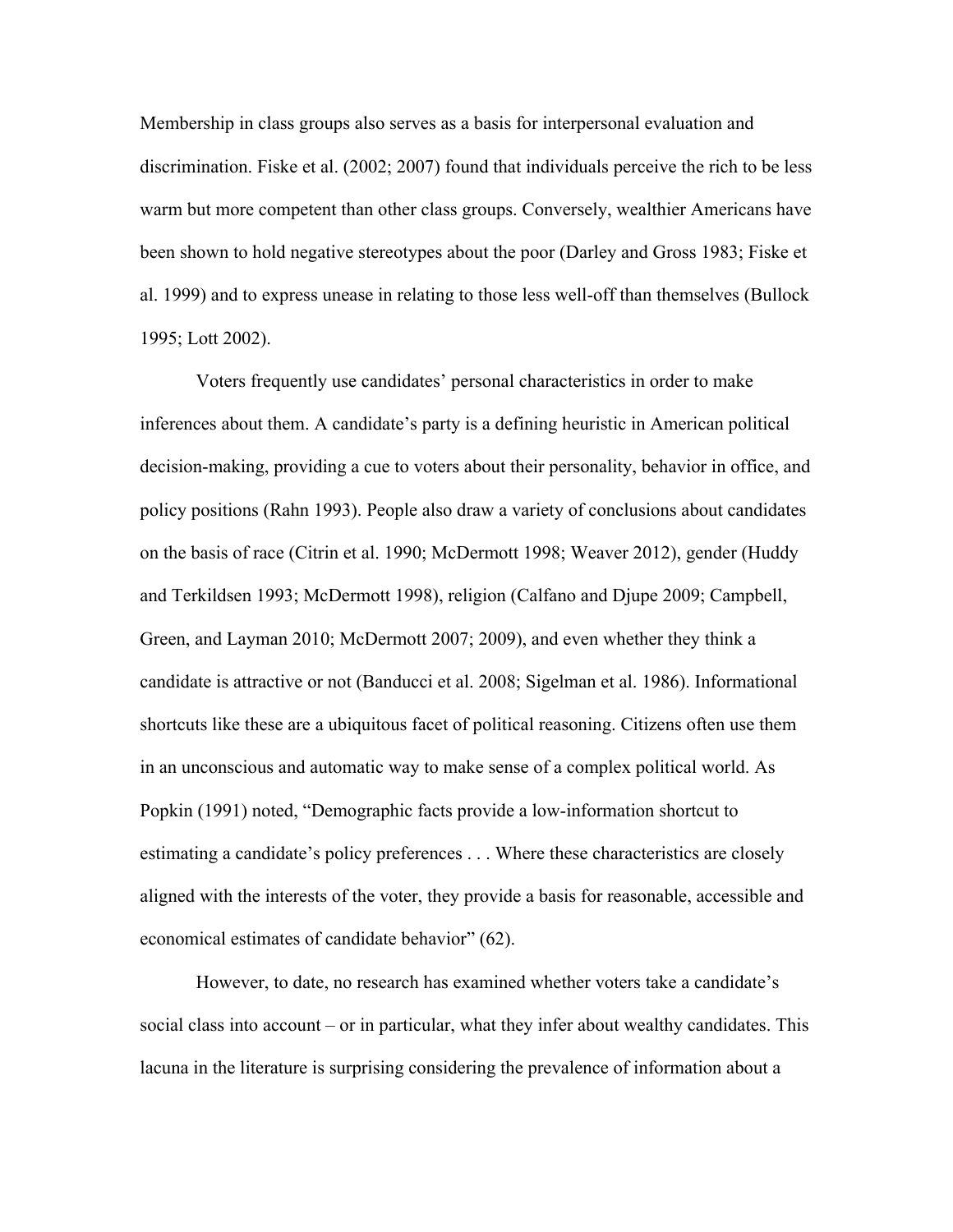candidate's social class in the modern campaign. If social class operates as a heuristic, it is most likely that it does so when it is accessible. As such, this question is ripe for research using candidate evaluation—a context in which class cues abound. Candidates' social class is fodder for political pundits (Parker 2007); included on candidates' web sites,<sup>2</sup> referenced in stump speeches (Huckabee 2008), featured in political advertising (Obama 2008) and utilized as campaign strategy (Nagourney 2003).

When voters evaluate candidates, they often use a *goodness-of-fit* or *representativeness heuristic*. In other words, they might draw conclusions about a rich candidate by asking themselves how similar he or she is to their own stereotype of rich people in general (Kahneman and Tversky 1972; Popkin 1991, 74). A majority of people think that the rich are less warm than others (Cuddy et al. 2008; Fiske et al. 2002; Fiske et al. 2007). If voters think of rich people as having these characteristics, when they learn that a candidate is also rich, they may think that the candidate is also cold.

Class—unlike race or gender—is not an immutable characteristic. As such, this project does not only examine perceptions of current candidate wealth, but motivates these perceptions from an understanding of "attributions for wealth" as well as one's "origins" which hinges on a more nuanced understanding that class-based stereotypes are inextricably intertwined with assumptions about mobility.

<sup>&</sup>lt;sup>2</sup> See for example the web sites of Rep. Xavier Becerra (D-CA) available at http://becerra.house.gov/about-xavier/, Rep. Andre Carson (D-IN) available at http://carson.house.gov/about/biography, Rep. Mike Coffman (R-CO) available at http://coffman.house.gov/about/full-biography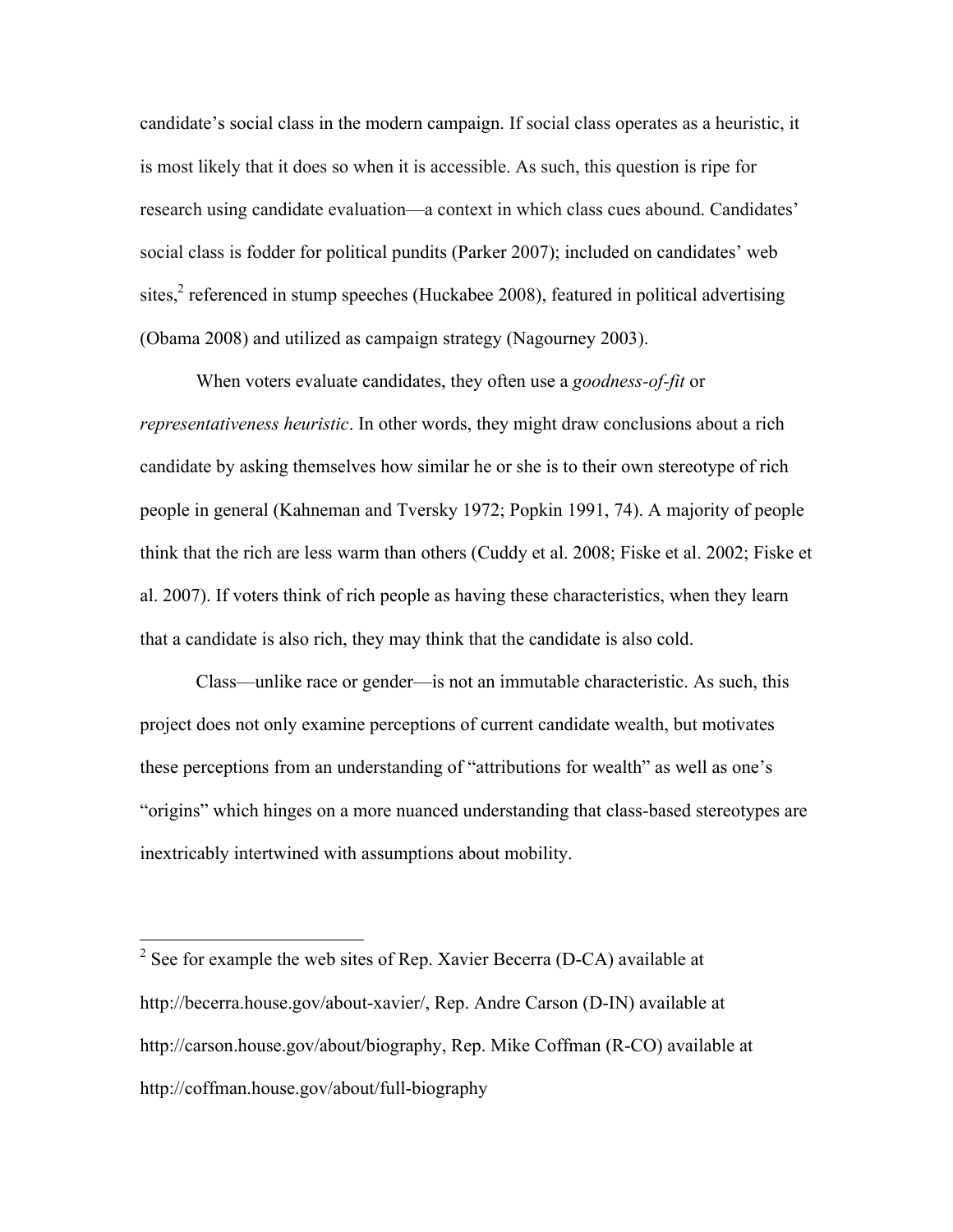### **A Candidate's Current Social Class**

The little we do know about citizens' attitudes towards upper class candidates, we must extrapolate from work on group stereotypes in social psychology, which does not explicitly manipulate a candidate's social class profile within a campaign environment (e.g., Cuddy et al. 2008; Fiske et al. 2002; Fiske et al. 2007). According to this research, the rich are perceived as highly competent but very cold. In this way, stereotypes about the rich are "ambivalent"—meaning the group is perceived as high on one dimension (competence) but low on another (warmth). Public opinion research confirms this. A Pew Report confirms these findings: 43% of Americans thought the rich were more intelligent than the average person and 55% of Americans reported that they thought the rich were more greedy than the average person (Pew Research Center 2012). I hypothesize that voters apply the same attitudes to rich candidates as they do to rich people in general.

*H1. Voters will perceive upper class candidates as more competent but less warm or understanding of their concerns than their working class or control counterparts.*

How might these attitudes translate into vote preferences or penalties? After all, thinking a politician is cold does not necessarily mean that one will not vote for them (one only need look at the dreadfully low feeling thermometer ratings for "politicians" as a group on the American National Election Study to confirm this). As such, I propose that voters will only penalize rich candidates when they perceive them as an explicit threat to their interests.

According to social identity theory, when a person confronts a new group he or she immediately evaluates relative closeness to that group to determine whether the members are part of the evaluator's in-group (a close association) or out-group (a distant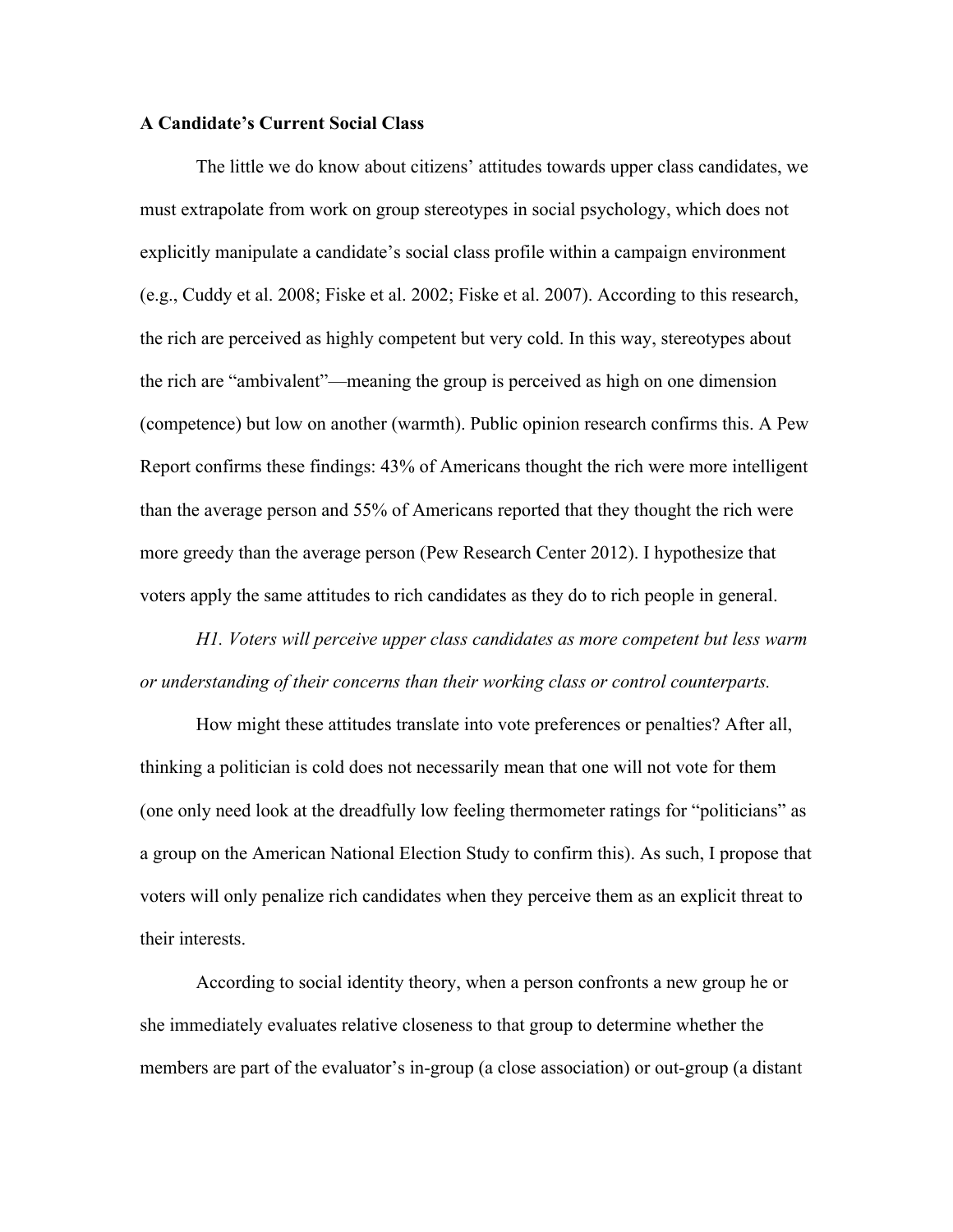association) (Tajfel 1970). People form these associations quickly and may do so on the basis of very minimal distinctions (Tajfel et al. 1971). For example, people may ask, "Is this group one I belong to? Are they like me?" Once they determine the answer to this question they determine how to respond. If the evaluator feels close to a target group, there is a high degree of preference for this group over other out-groups. This "in-group favoritism" can be expressed in a variety of different ways—e.g., through high favorability, increased liking, or an allocation of resources (see Tajfel 1982 for a review). Conversely, if the evaluator feels distant and dissimilar form the group, it is labeled an "out-group" and people exhibit the opposite reaction, often derogating out-group members. This derogation is especially pronounced under conditions in which the outgroup is perceived as blocking the goals or interests of one's in-group (Turner and Tajfel 1979; see Hewstone et al. 2002 for a review). I present two cases of a perceived threat to voters interests and test them both – a wealthy candidate that is tied to big business and a wealthy candidate whose wealth and advantage is compared to the average American's.

Voters may see wealthy candidates as a threat when they are explicitly tied to big business. Americans hold particular dislike for the rich when they are associated with big business as they are perceived as competing with average Americans' interests in a zerosum game (McCloskey and Zaller 1984). According to a 2002 Gallup poll, 38% of Americans saw big business as the biggest threat to the country and these sentiments only increased with the coverage of Occupy Wall Street and the recession. Mainstream network coverage mentioned the phrase "corporate greed" five times from June through September of 2011, and 62 times in the month following the protests. A recent analysis completed using LexisNexis found that MSNBC used the word five times more in 2011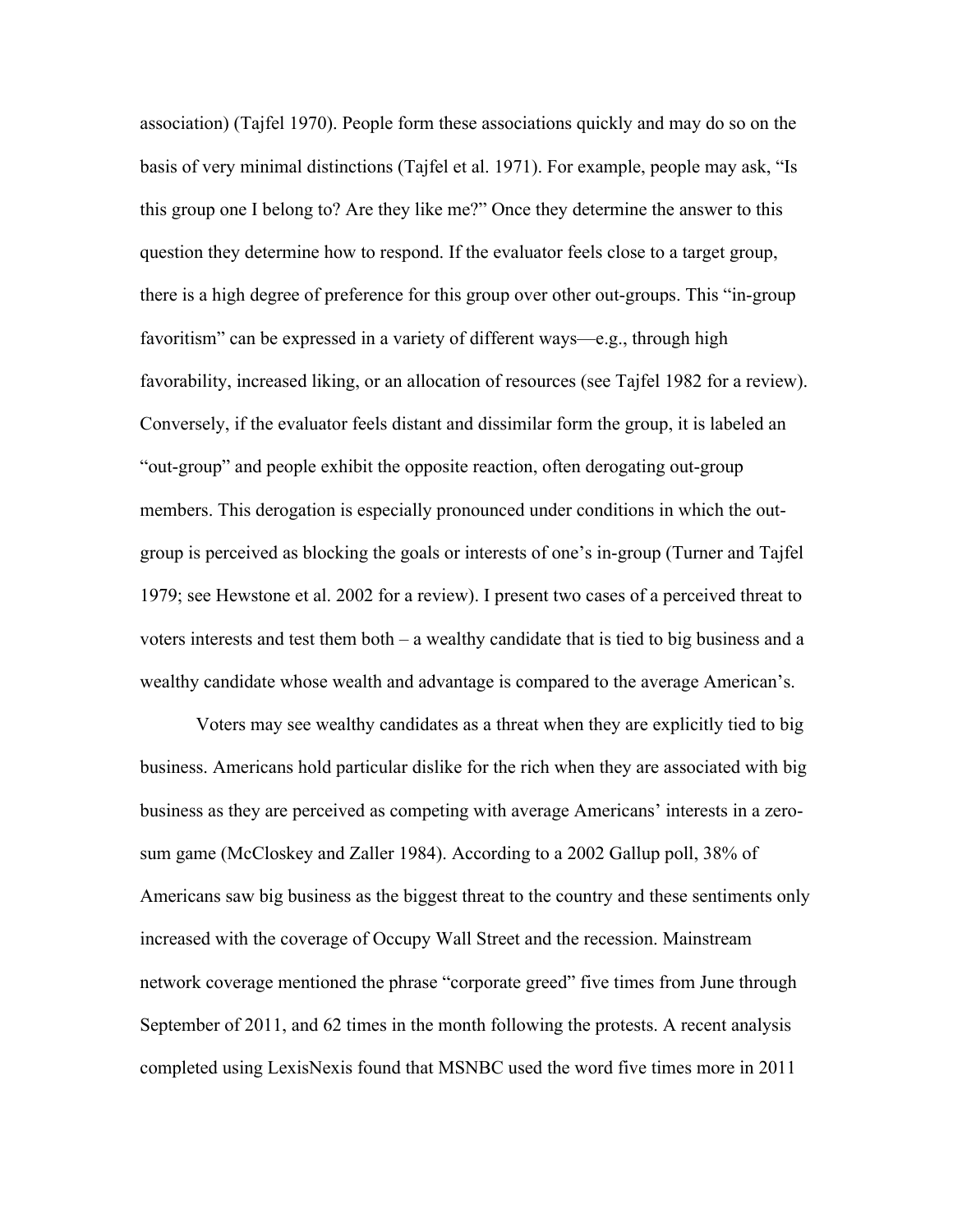than it did in 2010, the year before Occupy Wall Street. And usage only continued to grow. In May of 2014 alone, "corporate greed" was uttered 647 times on MSNBC (Knefel 2012, Silver 2014). The association of big business and greed is not simply a case of disliking the rich because they are cold and uncaring. The perception of corporate greed presents a direct threat to many Americans and highlights the presence of structural inequalities, limited resources, and threatened group position. Americans are more likely to see big business – and those associated with  $t - as a$  threat to their interests instead of an asset. A 2012 Pew Research poll indicated that 72% of Americans believe that Wall Street only cares about making money for itself, while a 2014 Gallup poll revealed that 54% of people think big business does a terrible job at creating good jobs for Americans and balancing the issues of the country with the best interests of the company. As such, I hypothesize that citizens will penalize candidates for their wealth, but only when their wealth is *explicitly* tied to big business.

*H2. Voters will be less likely to vote for upper class candidates when their wealth is explicitly tied to big business.*

Theories of collective action rest on the notion of "relative disadvantage" – or the feeling that one's group is deprived relative to another group (Smith and Pettigrew 2012, Runciman 1966). Intergroup animosity has been shown to increase when distinctions between groups are made salient and when one group is perceived as having a particular advantage, as in the case of the rich (Brewer 1979). Therefore, I hypothesize that highlighting the relative advantages the rich have over the average American will result in voters being less likely to vote for wealthy candidates.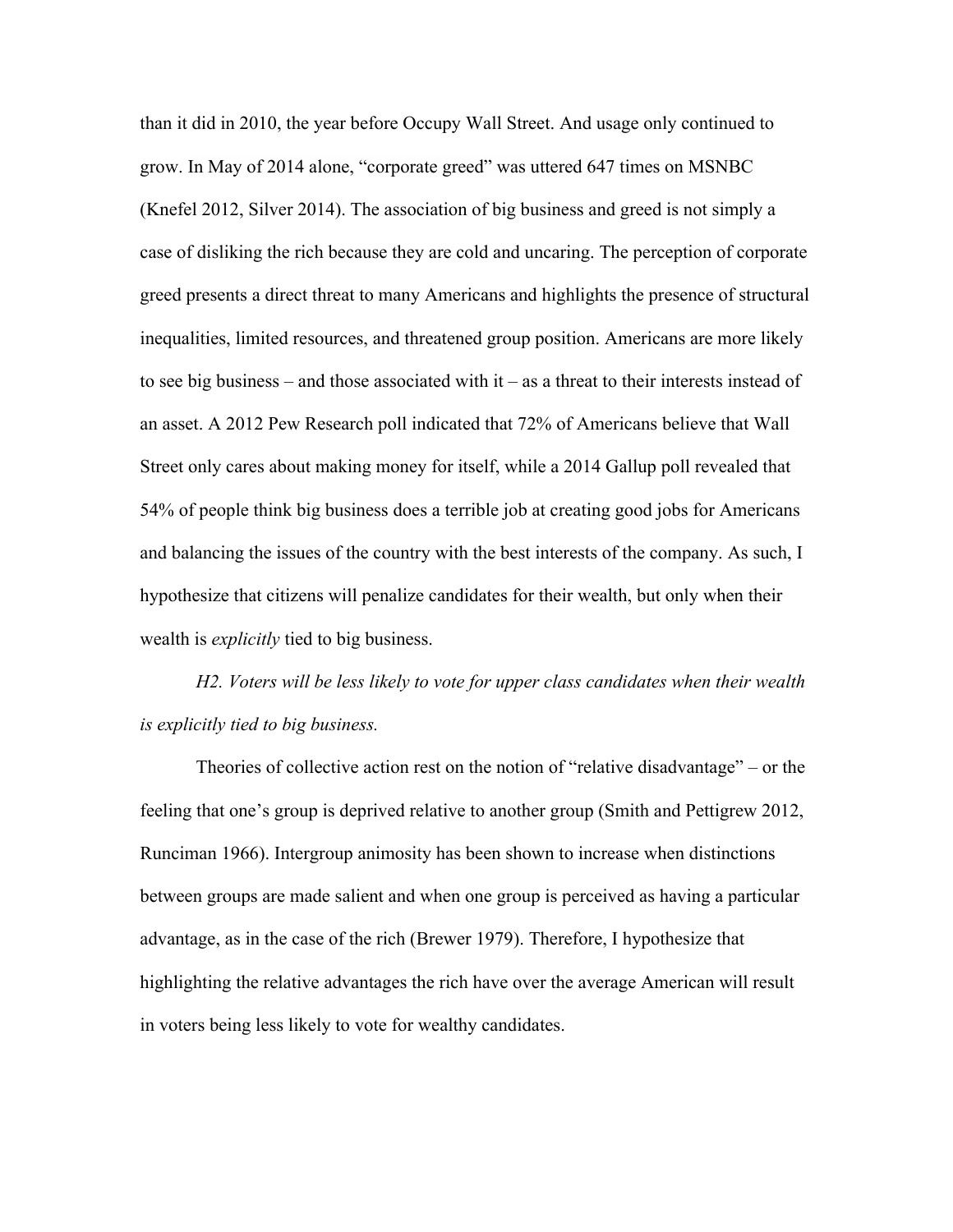*H3. Voters will be less likely to vote for upper class candidates when their wealth is explicitly compared with that of the average American.*

## **A Candidate's Class Origins**

!!!!!!!!!!!!!!!!!!!!!!!!!!!!!!!!!!!!!!!!!!!!!!!!!!!!!!!

What voters know about the current or adult social class of a candidate is not all that matters. Usually, the life stories and rhetoric about candidates' *social class origins* or childhood social class is common in the context of a national campaign. Often, candidates couch their campaign in very personal anecdotes about their roots.

The "Log Cabin" or "Horatio Alger" myth of American politics claims that any man, regardless of his *class origins*, can represent the people in political office (Pessen 1984). As Formisano (2008) commented, "Since at least the early nineteenth century . . . even candidates for office born on plantations have preferred to present themselves to the electorate as born in rude log cabins and have played upon their ties and sympathies to the common man" (3). Despite the fact that almost all presidents have professed at one point that they were born with humble roots, the Log Cabin myth appears to be just that—a myth—as all but a few candidates have hailed from upper- or upper-middle class backgrounds (Pessen 1984). Indeed, research on the distribution of lawmakers' *social class origins* supports the perspective that self-made men "have always been more conspicuous in American history books than in American history" (Miller 1952, 328).<sup>3</sup>

<sup>3</sup> That candidates emphasize their humble roots—even when such roots are not so humble—is such conventional wisdom in campaigns that it has been the subject of humor:

Absent real hardships, modern politicians have simply gotten creative . . .They especially love tales of dishwashing. Senator Ted Cruz could finance his own presidential campaign if he had a penny for every time he mentioned his penniless father who "washed dishes for 50 cents an hour"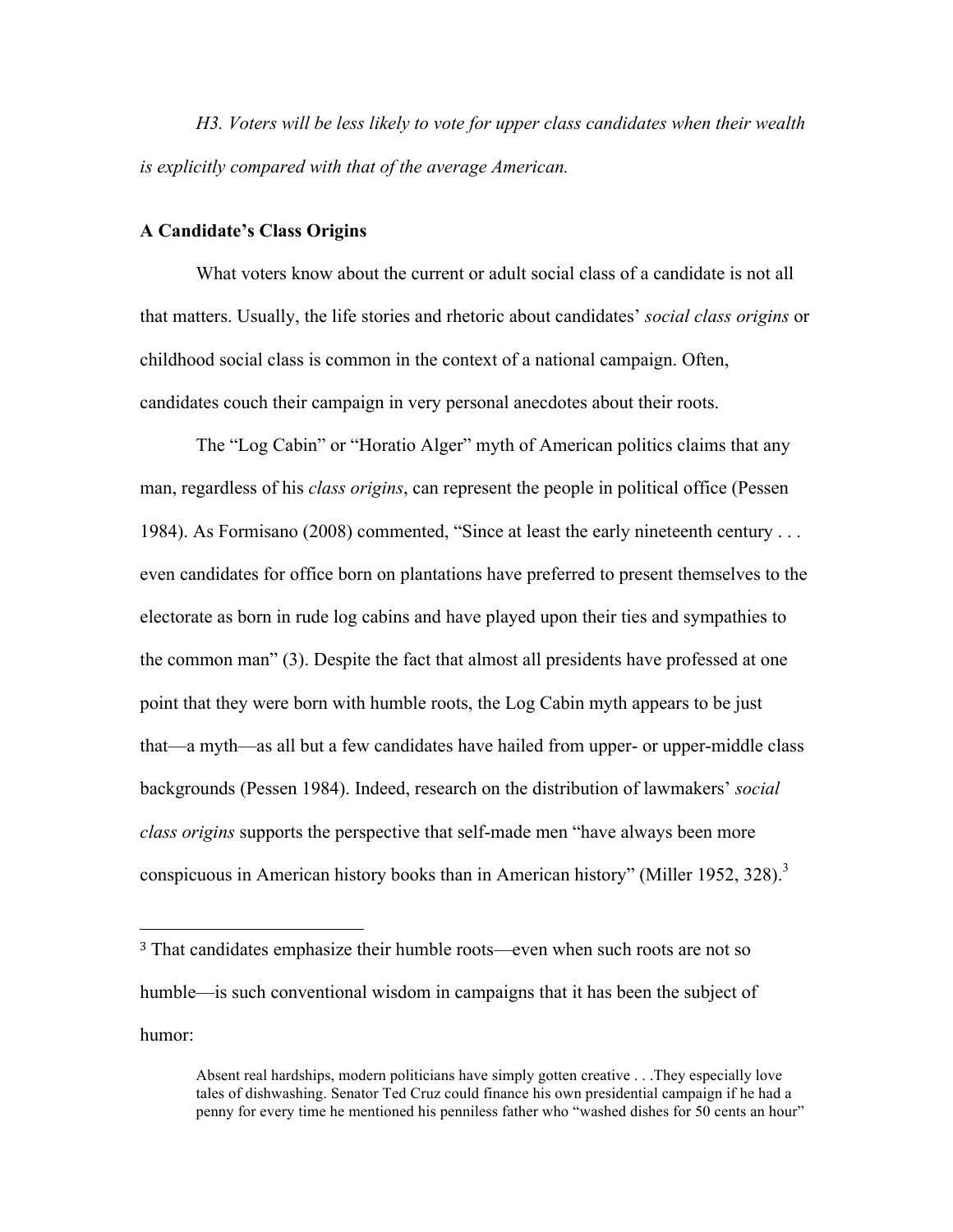According to data from the Congressional Leadership and Social Status (CLASS) dataset (Carnes 2011), only 24% of the 783 legislators who served in the 106th through 110th Congresses (1999 to 2008) had a parent with a working class occupation at any point in the legislator's life. This proportion shrinks to 19% for legislators that had parents that spent their entire careers in poor or working class professions.

But why do candidates do it? One reason candidates choose to emphasize their modest upbringings may be to relate to the average voter. Due to their current lofty resources, many Americans may feel that few national political candidates cannot truly understand their daily concerns. In stressing one's humble beginnings, candidates can show voters that they are able to empathize with the average voter's economic circumstances because they "have been there." A candidate may use a narrative about his working class *origins* to build trust and credibility to the notion that, regardless of his *current* social class, he can draw on his past to understand the concerns of the less wealthy. In fact, candidates that focus on their humble origins have been found to be perceived as much more liberal than their counterparts who grew up with money (Carnes and Sadin, 2015).

Conversely, I hypothesize that voters will be less likely to vote for candidates with wealthy origins. A candidate that was born with privilege will be perceived as

!!!!!!!!!!!!!!!!!!!!!!!!!!!!!!!!!!!!!!!!!!!!!!!!!!!!!!!!!!!!!!!!!!!!!!!!!!!!!!!!!!!!!!!!!!!!!!!!!!!!!!!!!!!!!!!!!!!!!!!!!!!!!!!!!!!!!!!!!!!!!!!!!!!!!!!!!!!!!!!!!!!!

after fleeing Cuba for Texas. Hillary Clinton checked the dishwashing box during a summer stint, in 1969, working in an Alaskan lodge. Leon Panetta washed dishes in his father's restaurant, John Boehner (the second youngest of 12 kids!) in his father's bar, and Ronald Reagan in the girls' dormitory at Eureka College in Illinois. Rod Blagojevich, the incarcerated former governor of Illinois, reportedly worked six days a week washing dishes in the kitchen of a federal prison in Colorado . . . [and] Paul Ryan touted his dishwashing background at the Republican convention in 2012 and then reinforced it a few weeks later by washing dishes with his family at an Ohio soup kitchen. (Leibovich 2014)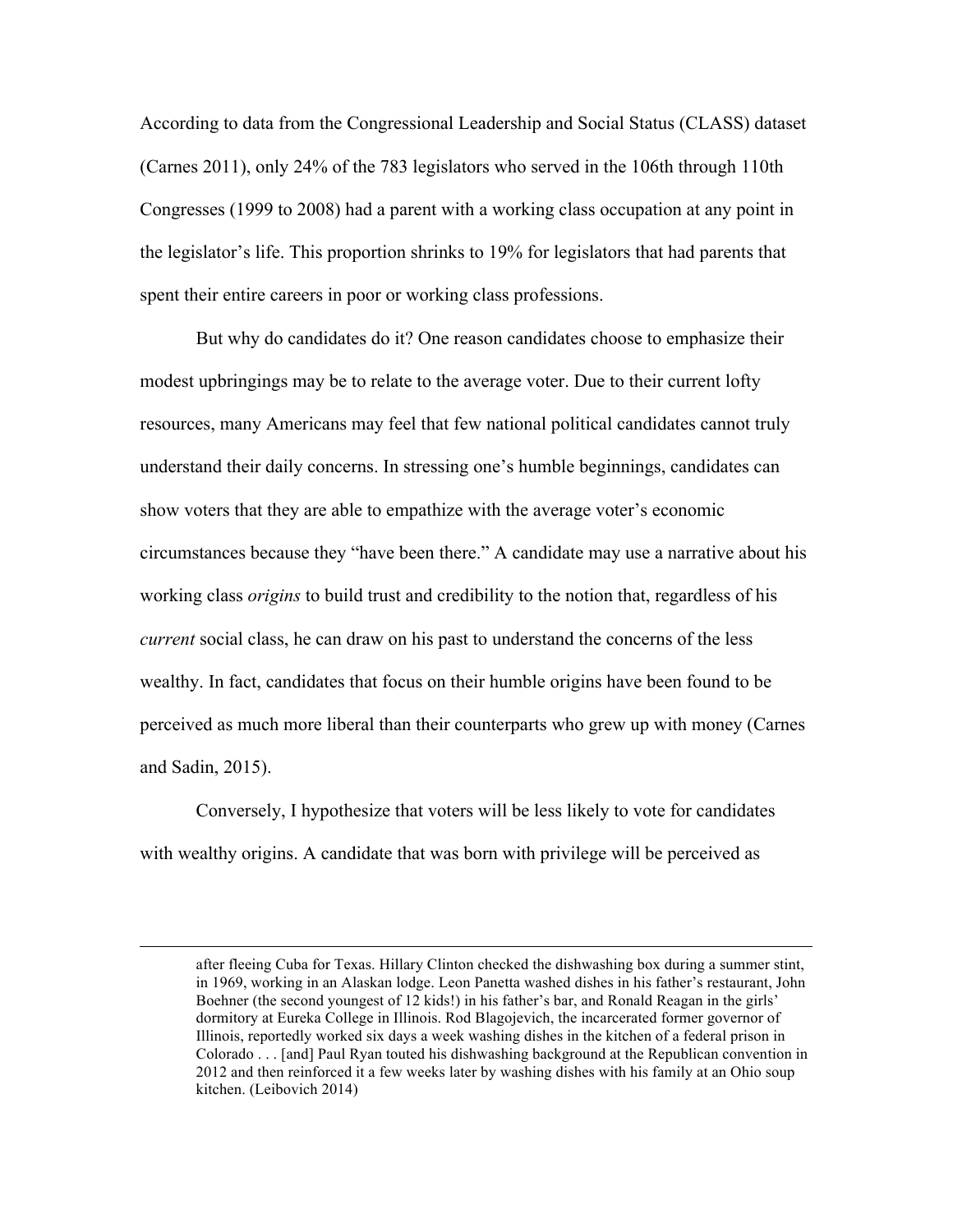unable to understand the concerns of the average voter due to his lack of personal experience with economic adversity.

*H4. Voters will perceive candidates with upper class origins less understanding of their concerns than candidates that have working class origins.*

I also hypothesize that voters are less likely to vote for candidates that grew up wealthy. After all, a candidate's trajectory serves as a symbol of the American ethos to voters. When candidates stump to voters, they do not necessarily only profess to represent *Americans* but in some sense to represent *America*. Voters infer signals about the promise of mobility and opportunity from a candidate's own trajectory. As such, trajectories that violate the deeply held values about equal opportunity may be considered a violation of the values that voters hold dear.

*H5. Voters will be less likely to vote for candidates with upper class origins.*

A summary of the *H1-H5* can be found in Table 1.

|                       | Competence | Understands concerns<br>of voters like you /<br>Warmth | Vote intention |
|-----------------------|------------|--------------------------------------------------------|----------------|
| No big business ties  |            | No difference                                          | No difference  |
| or comparison to      |            |                                                        |                |
| average American      |            |                                                        |                |
| Big business ties or  |            |                                                        |                |
| comparison to average |            |                                                        |                |
| American              |            |                                                        |                |
| Wealthy origins       | N/A        |                                                        |                |

**Table 1. Predictions for Evaluations of Wealthy Candidates Relative to Working-Class or Control Candidates**

### EXPERIMENTAL DESIGN

In order to account for the different types of class-based information provided to voters during a campaign, this study outlines two dimensions of a social class heuristic—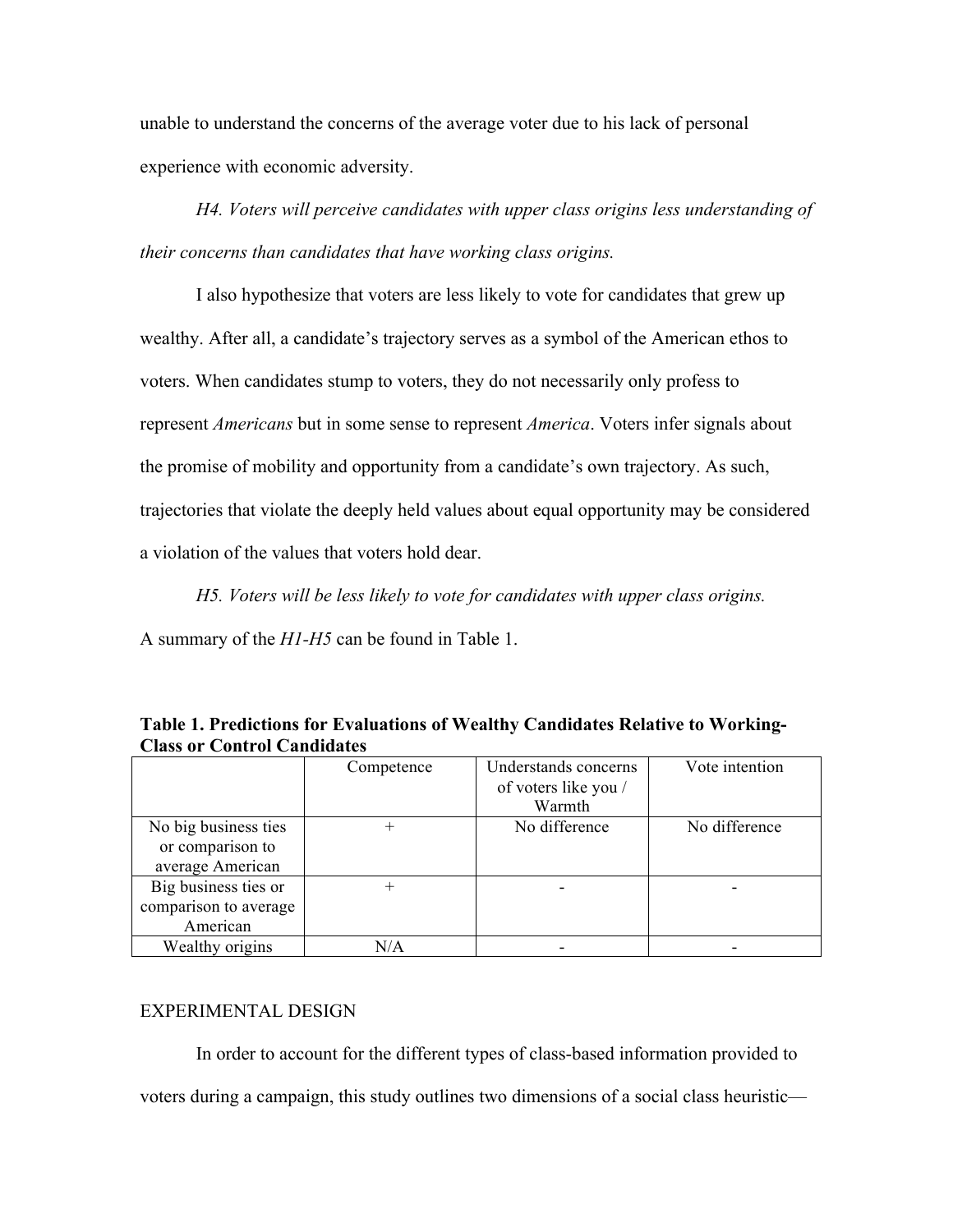a candidate's *current social class status* (his or her adult class) and his *social class origins* (his or her childhood class)—and three types of class information in various permutations—occupation, education, and income. I use four experiments to examine how voters feel about a candidate's social class. The first experiment was conducted online in October of 2010 by Knowledge Networks using a nationally representative probability-based sample  $(N = 1,721)$ .<sup>4</sup> The second experiment  $(N = 2,193)$  was administered in the same way as the first in November of 2011, but using Amazon.com's Mechanical Turk.<sup>5</sup> The third and fourth experiments ( $N = 2.159$ ) were conducted together in sequence also using Amazon.com's Mechanical Turk in October of 2013 and then

<sup>4</sup> Data were gathered in October 2010 through a nationally representative online panel maintained by Knowledge Networks as part of the Time-sharing Experiments for the Social Sciences (TESS). Respondents resemble the U.S. population on most standard observables and had a response rate of 66.3%.

<sup>5</sup> Previous work has found that MTurk samples mirror nationally representative samples in many ways, especially in their responses to experimental treatments and political questions (see Berinsky, Huber, and Lenz 2010). In fact, these samples have been shown to be more representative than standard internet samples (Buhrmester et al., 2011), nonrandom in-person convenience samples, and typical college samples (see Berinsky, Huber and Lenz 2010; Paolacci, Chandler and Ipeirotis 2010). However, they are slightly less representative of the national population than respondents in internet-based probability panels like the one used in Experiment 1. Respondents in Experiment 2 were younger, more likely to be female, had higher education levels and were more likely to be Democrats than a random draw from the national population.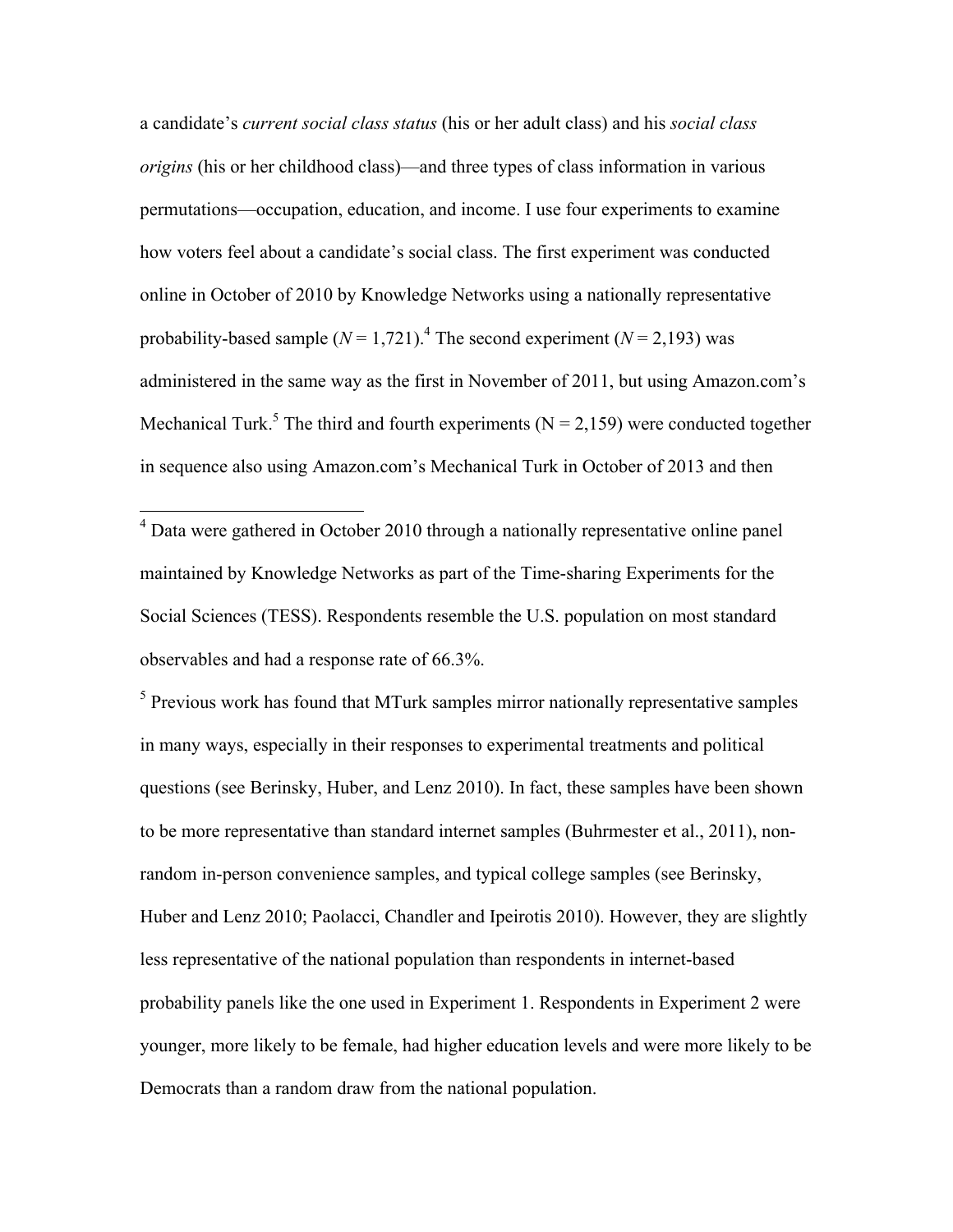replicated using a nationally representative sample in April of 2014. Respondents were presented with the biography of a man named Ron Campbell who they were told was "thinking of running for Congress next year." The style and content of the four-paragraph biography was based on official campaign literature from actual congressional candidates. In Experiment 1, respondents were randomly assigned to a biography with two manipulations, each with three levels—Campbell's *social class origins* (which either contained no information, working class information, or upper class information) and his *current social class status* (which either contained no information, working class information, or upper class information). These levels were indicated by both an occupational cue and an educational cue.6

 $6$  Recent sociological models of class stratification in the U.S. use measures of occupation and education in each class category (Gilbert 2002; Thompson and Hickey 2005). Scholars believe occupation is a stronger indicator of class membership than income (Manza and Brooks 2008, 204). Next to occupation, education is the next most influential dimension of class membership, as it not only aids individuals in their attainment of human capital, which inevitably affects one's occupational attainment, but also provides individuals with a range of cultural behavior, such as dress and accent, which may be viewed as social class markers (Bourdieu 2003). These markers were chosen for the first experiment due to the realistic nature of including this type of information in a candidate's biography. Income and wealth are also valid indicators of social class and are used in later iterations of the experiments. the process of defining social class is a sticky one. Indeed, scholars disagree about the dimensions that precisely predict social class membership and have theorized a host of possibilities: education, income, wealth,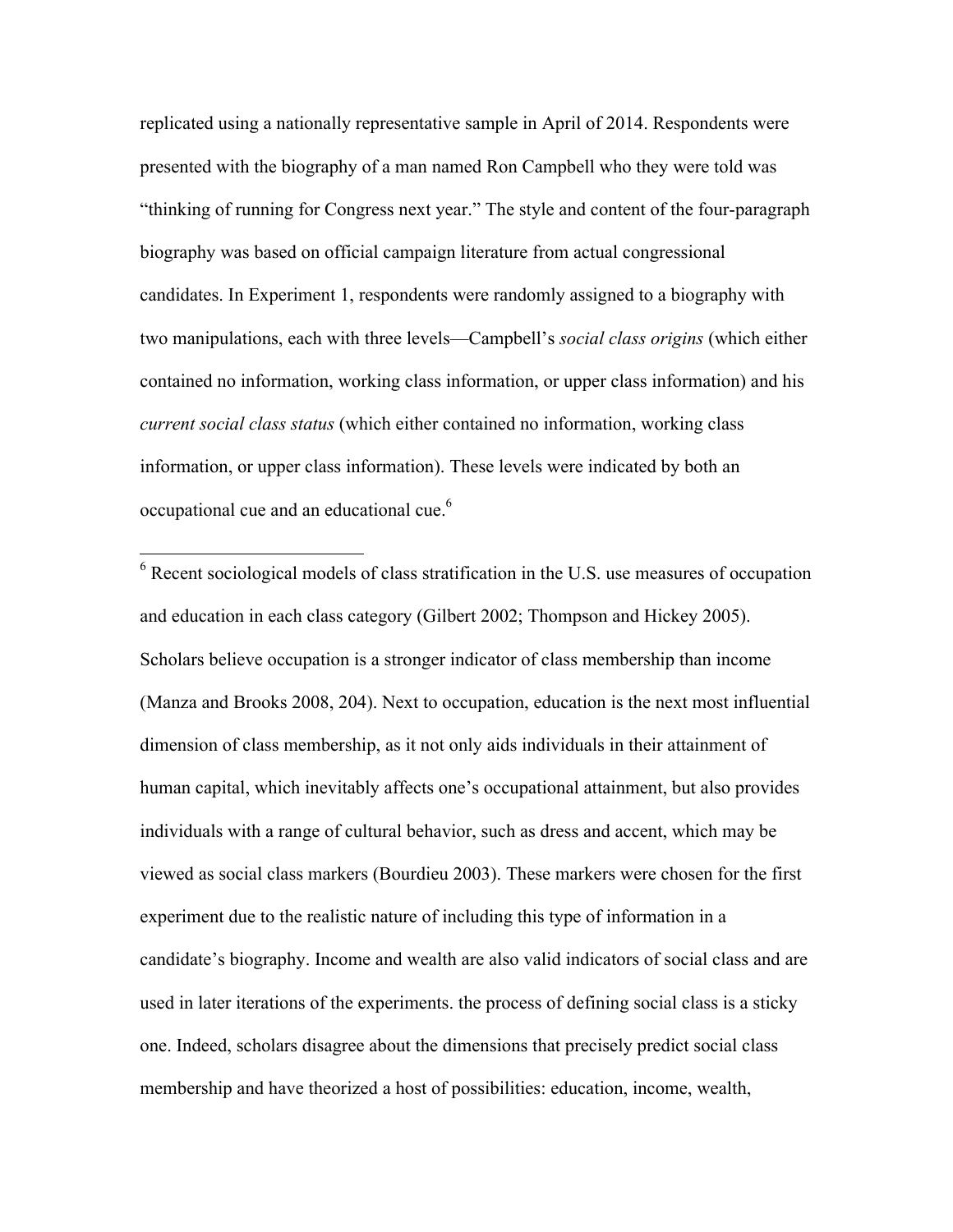In Experiment 2, subjects were given the biography embedded with one of the randomlyassigned social class profiles from Experiment 1 *and* a randomly-assigned cue about the candidate's party membership in both the initial instructions and the first line of the biography. The full text of the biography and the experimental treatments can be found in Box 1.

!!!!!!!!!!!!!!!!!!!!!!!!!!!!!!!!!!!!!!!!!!!!!!!!!!!!!!!!!!!!!!!!!!!!!!!!!!!!!!!!!!!!!!!!!!!!!!!!!!!!!!!!!!!!!!!!!!!!!!!!!!!!!!!!!!!!!!!!!!!!!!!!!!!!!!!!!!!!!!!!!!!!

property, family group structures or membership, political power, occupation, legal status, and patterns of ownership and consumption. Two class theorists have heavily influenced the body of scholarship on social class and economic stratification: Karl Marx and Max Weber. Karl Marx defined socioeconomic class as one's relationship to the means of production and viewed pure economic interest (more specifically, one's income, property, or wealth) as defining one's social class. Max Weber, on the other hand, theorized that economic interests were only one determinant of socioeconomic class in a set of broad 'values,' "which included many other things that were not necessarily economic nor interests" (Clark and Lipset 1991). In other words, in a Weberian conception of class, relevant class distinctions may be made on the basis of education, occupation, social standing, and family background as opposed to purely distributional economic outcomes (Lareau 2000; Lareau and Weininger 2003). This study adheres to a Weberian concept of class, not only for its relevance to the American sociopolitical context, but because candidate information such as education, family background, and current occupation is much more likely to be salient information to voters (for example, it is more likely to be found in a candidate's biography) compared to information about the candidate's property ownership, wealth or income.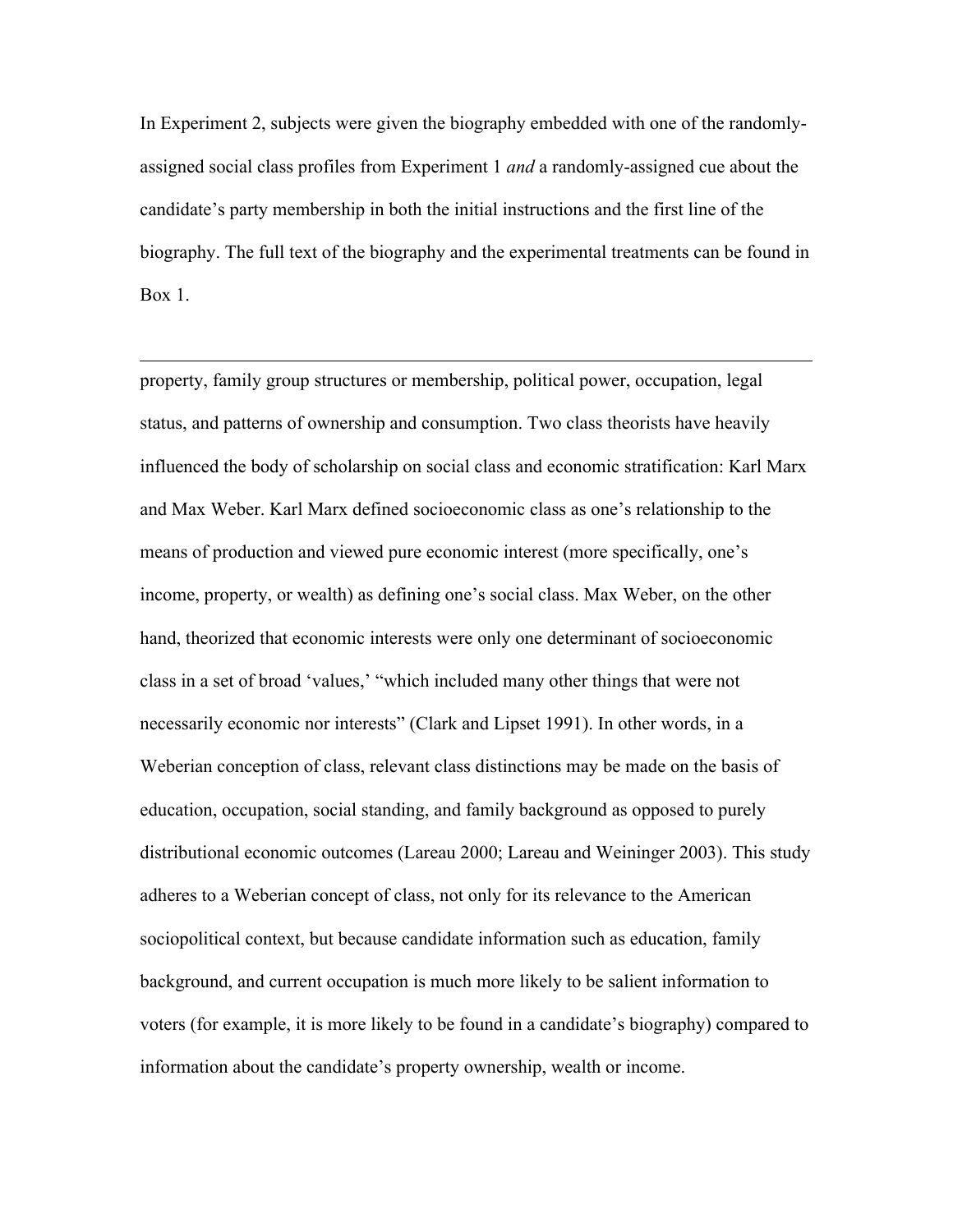# **Box 1. Survey Instrument, Experiment 1 and 2**

Below is the biography of a man who is thinking of running (Experiment 2 only: as the Democratic / Republican candidate) for Congress next year. Please read it carefully and answer the questions that follow.

Ron Campbell is running (Experiment 2 only: as the Democratic / Republican candidate) for Congress to bring accountability back to the political system. He knows that with integrity and commitment, we can put our country back on track. Ron has served two terms in the state legislature from 2002-2010. During his time in the state legislature, he served as Vice Chairman of the powerful Appropriations Committee, which shapes the state's budget.

Ron's parents were his greatest teachers. His father was a *factory worker / surgeon* and taught Ron the value of public service. Ron is a proud graduate of *the public school system / Philips Academy Andover, a selective private boarding school* and believes that every child deserves a high-quality education. After graduating from high school, he **attended Yale University and Harvard Medical School before becoming a cardiologist / put himself through college before becoming an ambulance driver** and then entering politics. Ron has a steadfast commitment to the citizens of his state and has worked to bring jobs to the area and to promote economic growth.

He is married to, Susan, his wife of 24 years, and enjoys camping with his two sons, Jake and Scott, and his daughter, Erica.

Note: Experiment 1 randomized *the social class origins of the hypothetical candidate* and the **current social class of the hypothetical candidate** but did not mention the candidate's party. Experiment 2 randomized *the candidate's social class origins,* **his current social class** and the candidate's party.

Experiment 3 was conducted in an identical manner to Experiments 1 and 2, but it varied

the occupation of the candidate so that it was not solely associated with the medical

profession and also included his net worth. The full text of the experimental treatment

paragraph can be found in Box 2.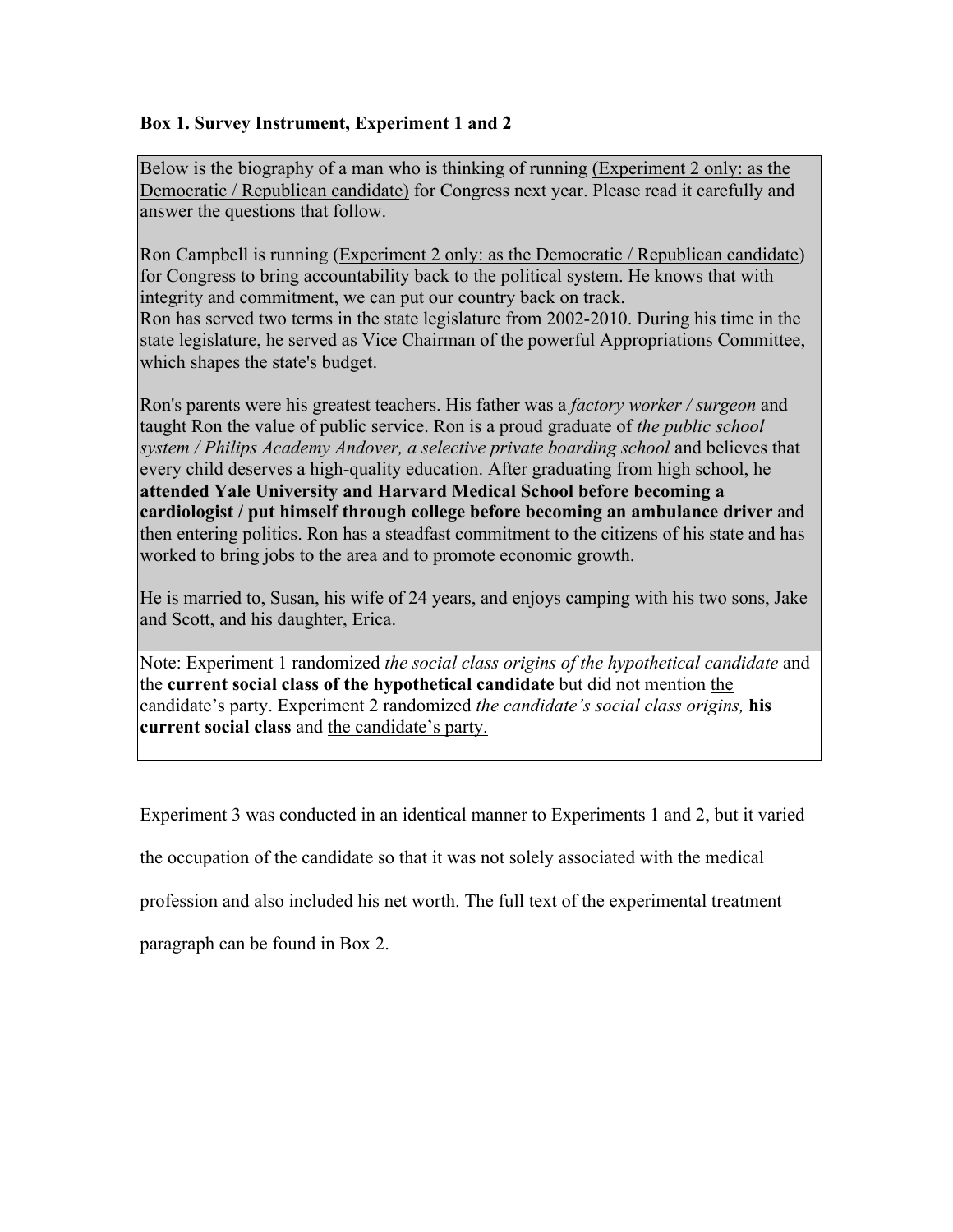### **Box 2. Experimental Treatment, Experiment 3**

!!!!!!!!!!!!!!!!!!!!!!!!!!!!!!!!!!!!!!!!!!!!!!!!!!!!!!!

Ron's parents were his greatest teachers. His father was a *factory worker / successful investment banker* and taught Ron the value of public service. Ron is a proud graduate of *the public school system / Philips Academy Andover, a selective private boarding school* and believes that every child deserves a high-quality education. **After graduating from high school, he joined a highly profitable private equity investment firm on Wall Street where he amassed a considerable net worth as CEO, estimated in 2012 at \$19-** 25 million.<sup>7</sup> Ron has a steadfast commitment to the citizens of his state and has worked to bring jobs to the area and to promote economic growth.

The professions in the biographies were chosen based on research that showed that the public perceives the pay of CEOs and doctors as too high and the pay of factory workers as too little (Kelley and Evans 1992; Kluegal and Smith 1986, 120). The profession of "cardiologist" was chosen as the example of a upper class signifier that was not tied to big business as 27.2% of physicians are in the top 1% of wealthy households (White et al. 2012).

The nature of the design ensures that respondents are not knowingly comparing candidates with different social class characteristics to one another, which may alert them to the purpose of the study. All biographies also include a short paragraph about the candidate's political experience, which is identical across treatments. This parity provides a baseline for candidate quality and ensures that all evaluations made about the candidate are a result of inferences made on the basis of social class cues and are not due to

<sup>7</sup> Revealing the candidate's net worth means that this treatment condition is not precisely parallel to the one without ties to big business, which only mentions his elite education and high status occupation. However, this paragraph is buried within a four-paragraph biography and serves as a subtle cue amidst other information about the candidate.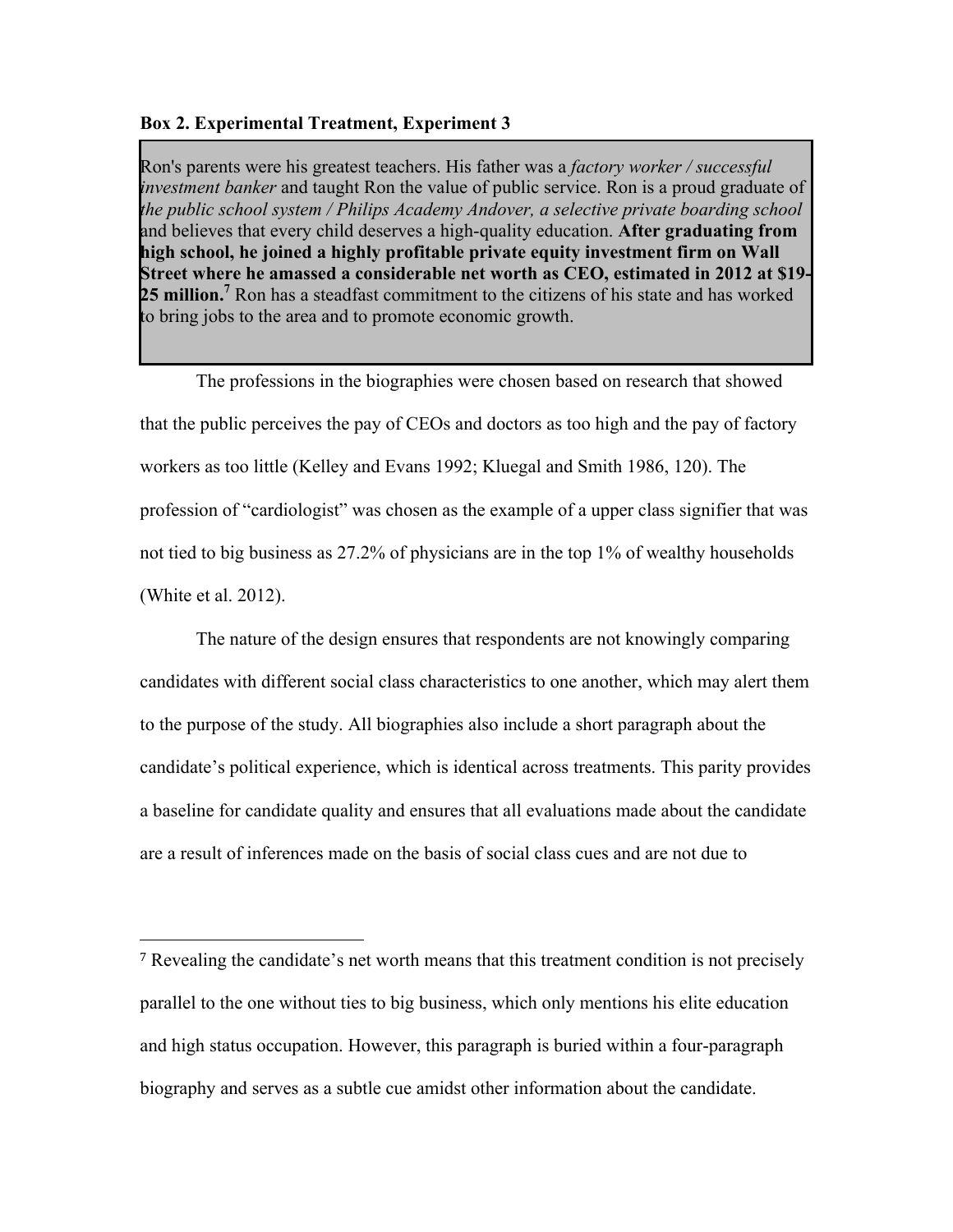inferences made about the candidates hypothetical political experience as a result of his or her social class.

After reading the biography, respondents evaluated the candidate along a number of dimensions. They were asked to rate Campbell's competence and intelligence, the ability to understand their concerns (which is used as a measure of perceived "warmth"), and the likelihood of voting for him, which is a combined measure of vote intention and a traditional feeling thermometer. <sup>8</sup> I check covariate balance across conditions using multinomial logistic regression and a series of non-parametric tests and find no significant difference across conditions for all experiments. Furthermore, more than 80% of respondents in both experiments correctly identified the candidate's class origins, current class, and party in the manipulation checks administered at the end of the survey.

The survey experiments outlined above serve as a particularly strict test of the effect of a candidate's class on voter evaluations. First, the biographies made no overt commentary about what the class cues meant with respect to the candidate's ability to represent voters' interests. As a result, voters were left to make their own inferences. Second, there were no explicit comparisons provided for how the wealthy candidate was different than the average American. Finally, class information was hidden in the fourparagraph summary buried in a biography that focused on the candidate's policy platform and political experience—all of which was identical across conditions. While all these choices help ensure internal validity, it is extremely rare that a candidate would actually

 $8$  The multi-item measures were compiled into two indices – a competence index and a vote likelihood index. Both indices have high internal consistency with a Cronbach's  $\alpha$  > 0.7.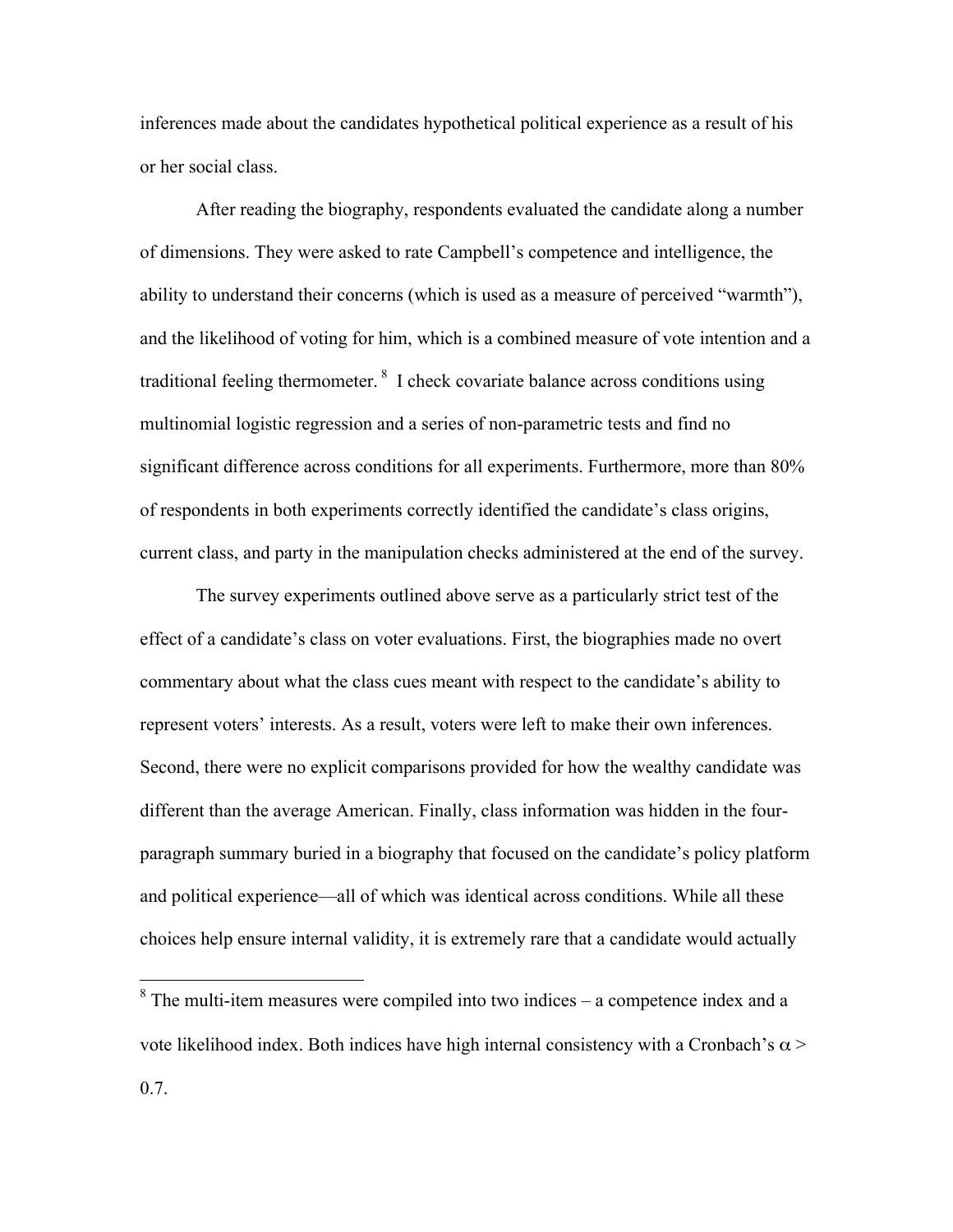tout his staggering net worth in his biography. This choice is unsurprising given the negative repercussions of doing so in Figure 2.

Experiment 4 serves to test the effect of highlighting the relative advantage that a wealthy candidate has over the average American. As there is no realistic way to do this in a candidate biography, the format of the experiment was changed to another context in which explicit wealth-related information about candidates actually shows up political life – news articles about candidates that release their tax returns to the public. Experiment 4 was conducted twice—once in the in April of 2014 using a nationally representative sample from Survey Sampling International and again in same survey as Experiment 3 on Amazon Turk in October of  $2013<sup>9</sup>$  We repeated these questions in the second survey, in order to ensure that our experimental main effects could be replicated in a distinct sample. The results were the same across both surveys, so I have combined the two samples in the results.

In Experiment 4, respondents are randomly assigned to read one version of a short news article on another fictional candidate, John Gibbs, who has just released his 2012 tax returns. The design varies the party of the candidate as well as his annual income and its proportionality to the US median household income. In one case, the annual income is

<sup>&</sup>lt;sup>9</sup> Respondents were presented with treatment from Experiment 4 after answering a series of demographic questions that were used to serve as a distraction from the previous treatment in Experiment 3 and separate the stimuli. Analyses that regress evaluations in Experiment 4 on random assignment to condition in Experiment 3 assuages concerns of contagion across the experiments.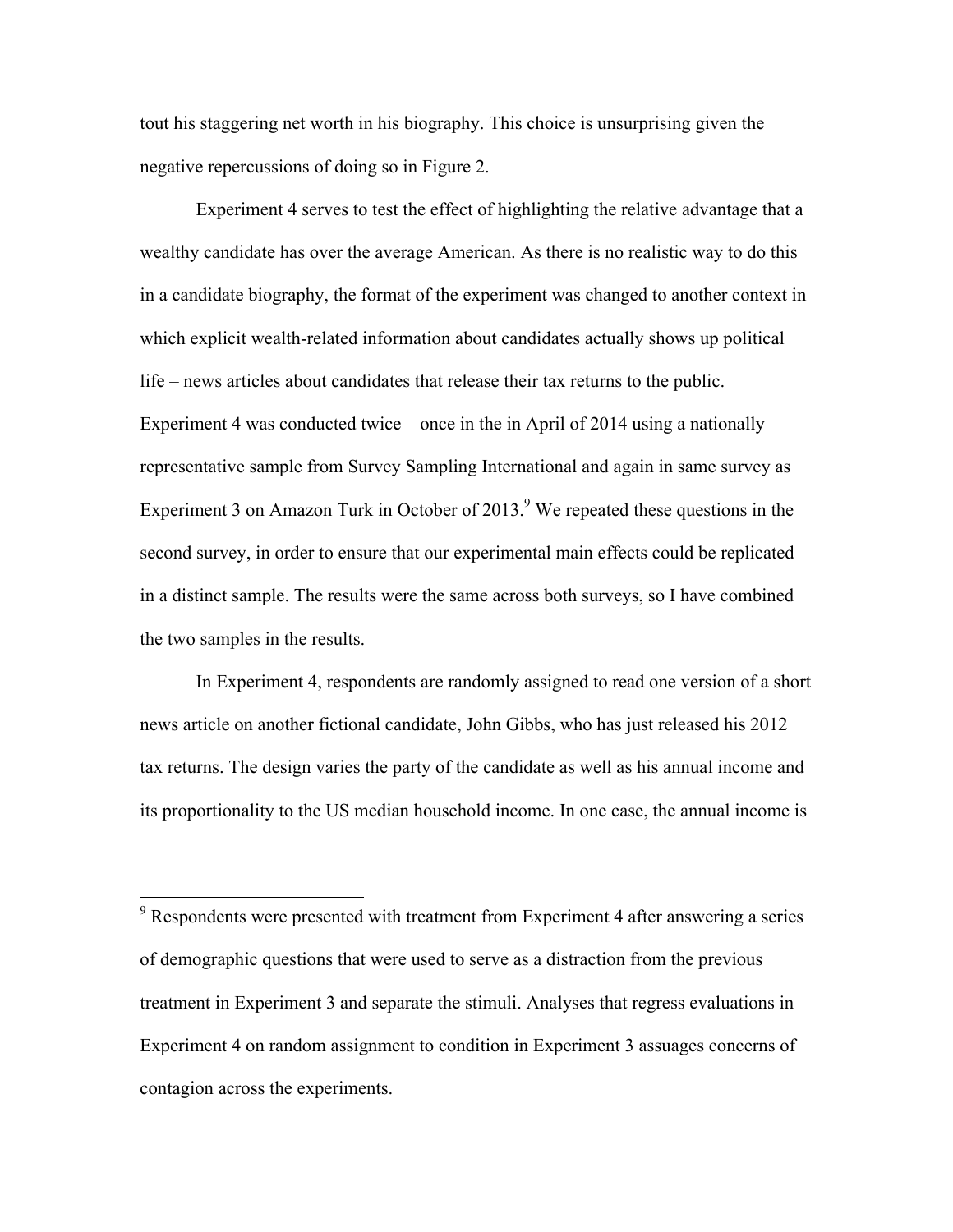52 times as large—just about 2.7 million dollars—and in another it is twice as large—or just over \$100,000. The rest of the treatment is identical.

This test is different from the previous tests since the vignette puts candidate wealth in a context that voters are very familiar with and are likely to encounter in the political environment. Second, the issue of candidate wealth is front and center as opposed to being buried in a four-paragraph biography. Third, the test does the math for voters and creates a relative measure of how income difference between the candidate and the median household. The full text of the news article can be found in Box 3.

## **Box 3. Experimental Treatment, Experiment 4**

## **2012 Tax Returns**

**WASHINGTON – Democratic / Republican** candidate for Congress, John Gibbs released his most recent tax filing Friday afternoon showing that he made an annual income of **\$2,696,951 / \$104, 951** in 2011 – about **52 / 2** times larger than the U.S. median household income of \$51,914.

Gibbs served two terms in the state legislature from 2008-2012. As Vice Chair of the Rules Committee, he considered for confirmation those individuals appointed to state agencies, departments, boards, and commissions.

# RESULTS – A CANDIDATE'S CURRENT CLASS

I first examine the independent effect of a candidate's current class when his wealth is not tied to big business. Figure 1 shows estimates and 95 percent confidence intervals from difference-in-means tests comparing the effects of being assigned to the condition with a currently upper class candidate relative to the control candidate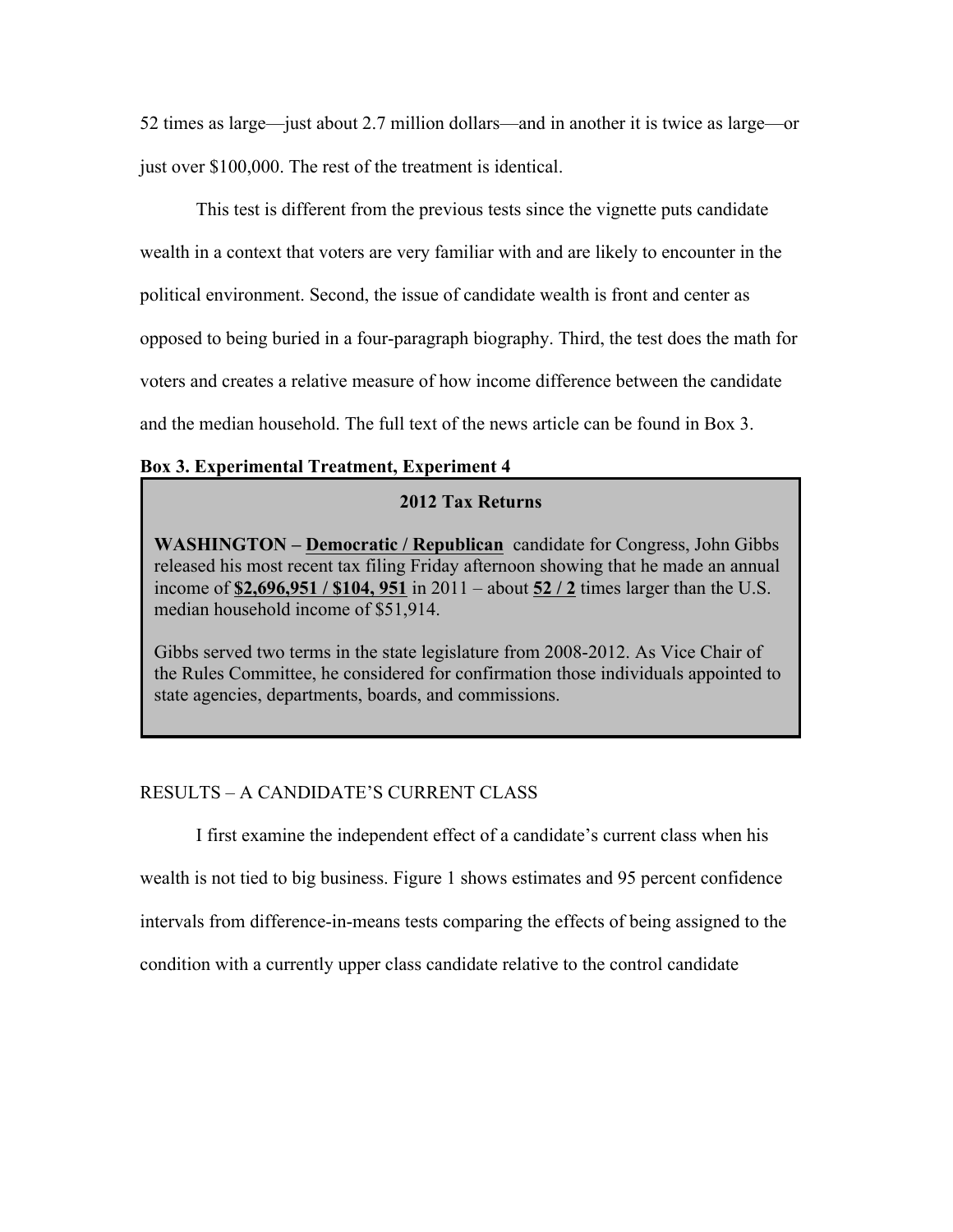condition, which contained no class information.<sup>10</sup> As expected, voters perceive the currently upper class version of Campbell as being more competent than the control version of Campbell regardless of the nature of his partisan membership. This difference was sizable (as large as 11 percentage points in the case of the Democratic candidate). The currently upper class candidate is also seen as being more hard working than the control candidate (as much as 9 percentage points more in the case of the Democratic candidate). Both in the presence and absence of a party cue, voters appear to make inferences about a candidate's competence and work ethic on the basis of his current social class. However, no other consistent pattern emerges across the data with respect to the perceived warmth or respondents' propensity to vote for the candidate. Voters see no difference between the doctor version of the candidate and the control candidate on measures of understanding and were no more or less likely to vote for him.<sup>11</sup>

 $10$  I chose the control candidate as the baseline comparison condition as opposed to the currently working class candidate because it has more external validity than a comparison with the condition in which Campbell is currently working class. Only 2% of members of Congress from 2000-2008 had a working class occupation right before entering office, making it a rare event (Carnes 2011).

 $11$  Models that control for respondent party, gender, income, age, education, and ideology do not vary in their substantive interpretation.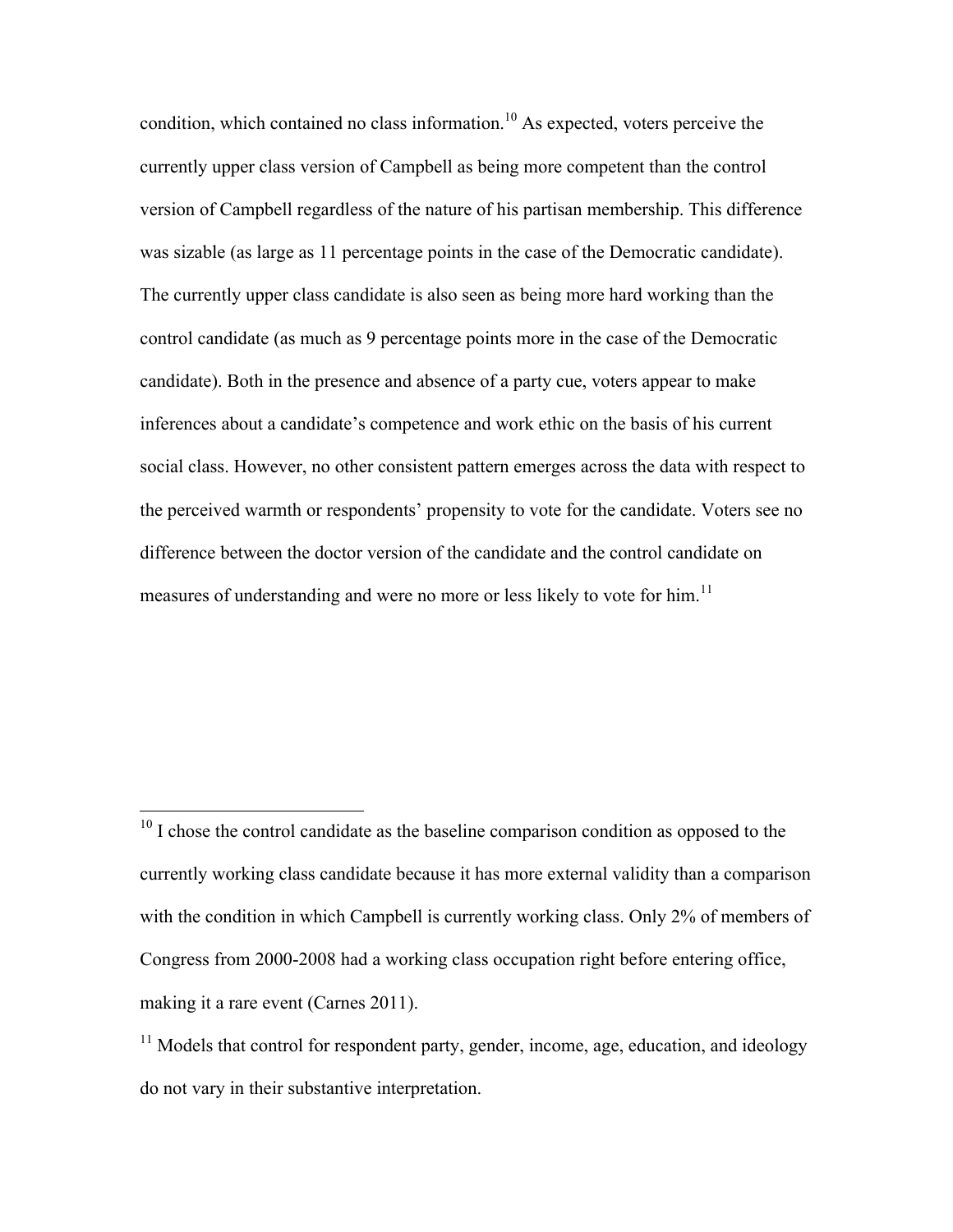

**Figure 1. The Effect of a Candidate's Current Class – No Ties to Business (Cardiologist Relative to Control)**

Note: Dots report the differences in mean evaluations of those assigned to a candidate with current upper class status (cardiologist) relative to those assigned to a control candidate on the dimensions listed above. More positive evaluations are coded as higher values and all variables are coded between 0 and 1. Dashed lines represent 95% confidence intervals from two-tailed t-tests.

The analyses in Figure 1 compare evaluations of the upper class version of biography relative to the control. It turns out there is not much difference, however, when the upper class version of the biography is compared to the working class version (see Figure 2).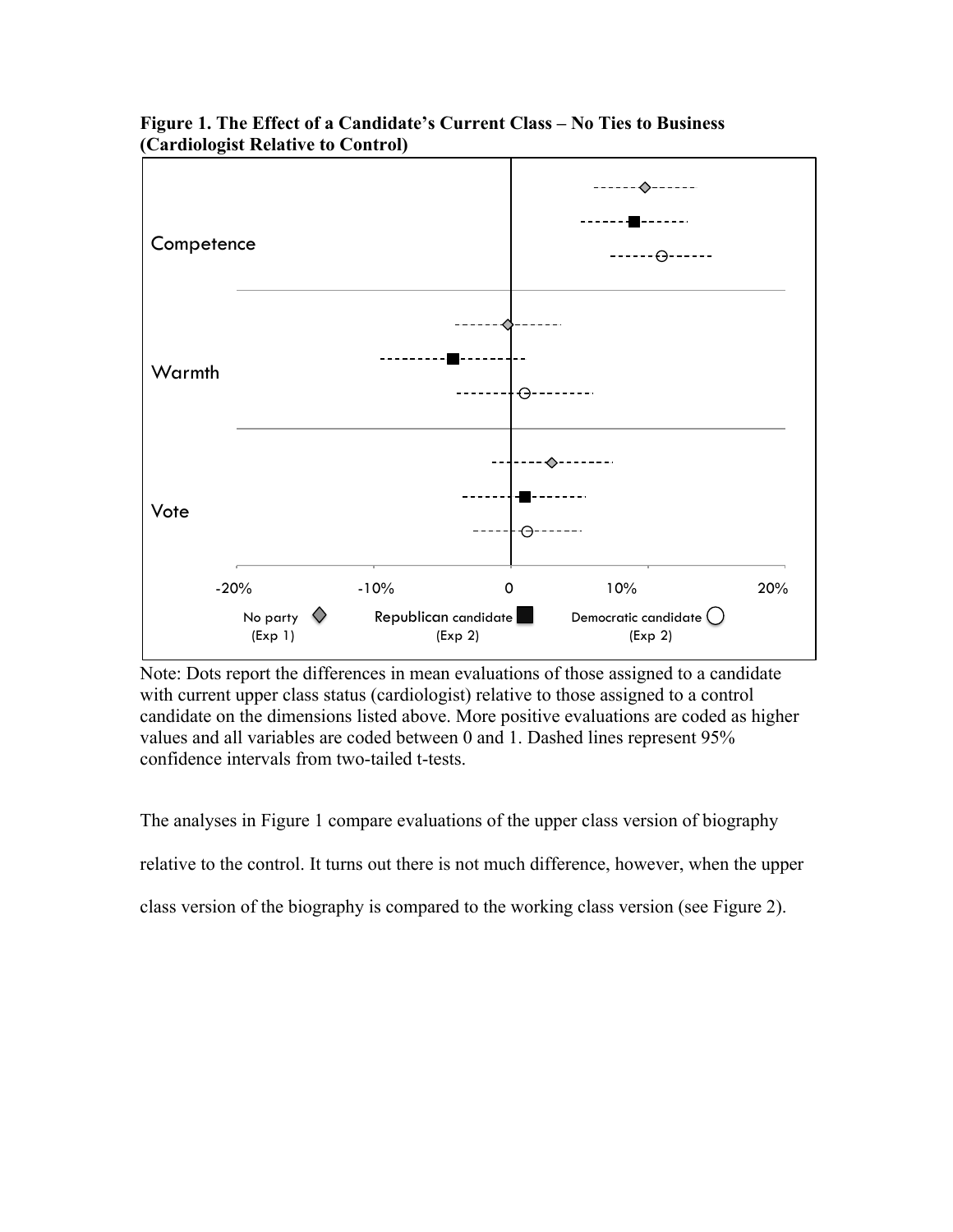

**Figure 2. The Effect of a Candidate's Current Class – No Ties to Business (Cardiologist Relative to Ambulance Driver)**

Note: Dots report the differences in mean evaluations of those assigned to a candidate with current upper class status (cardiologist) relative to those assigned to current working class status (ambulance driver) on the dimensions listed above. More positive evaluations are coded as higher values and all variables are coded between 0 and 1. Dashed lines represent 95% confidence intervals from two-tailed t-tests.

In fact, the comparisons look extremely similar between Figures 1 and 2. In other words, the working class candidate is indistinguishable from the control to respondents on all three evaluative dimensions. It appears that high status information comes with a competence boost, but current working class information comes with neither a penalty nor a boon.

However, in Experiments 1 and 2, Campbell's occupation did not have explicit corporate ties. The medical occupation was chosen as a "neutral" class signifier in order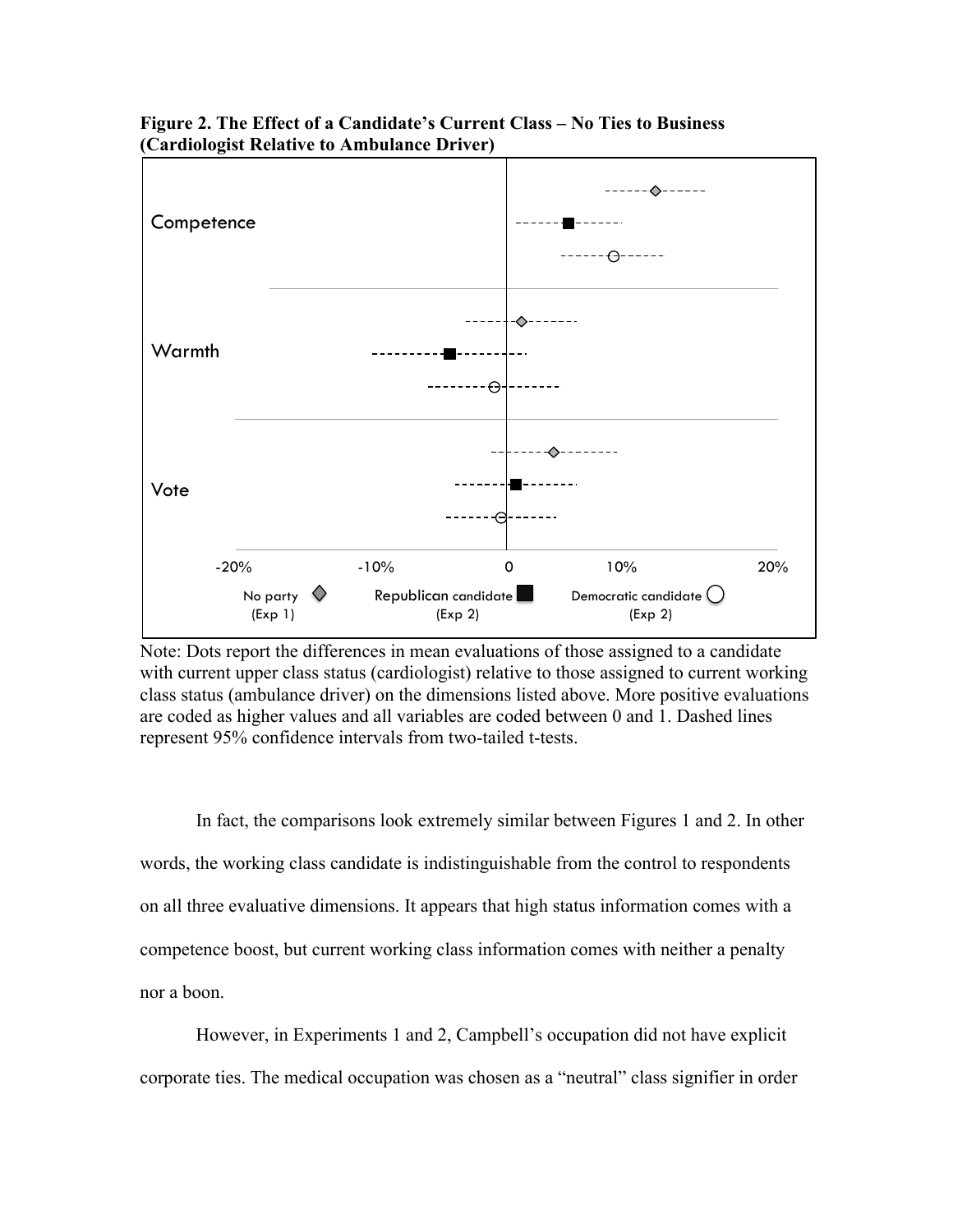to avoid conjuring up images of big business, which can prompt feelings of dislike and suspicion, according to work on the American ethos.

Do evaluations change when candidate's wealth is explicitly tied to corporate ties? Next, I examine a condition in which Campbell not only has an occupation associated with big business (CEO of a profitable private equity company), but his large net worth is revealed to subjects. Figure 3 shows estimates and 95 percent confidence intervals from difference-in-means tests comparing the effects of being assigned to the condition where Campbell is a CEO candidate relative to the control condition, which contained no class information. Relative to the control candidate, the CEO version of Campbell gets a slight competence boost—after all the treatment sentence does tout his accomplishments as CEO—but he receives a considerable penalty in perceptions of his warmth. Respondents perceive the wealthy Republican candidate to be almost 8 percentage points less able to understand their concerns relative to the control and penalize the Democratic version by 14 percentage points. It appears that a helping profession goes a long way in influencing voters' perceptions of a candidate's warmth; or, conversely, a corporate job and a large net worth works in the opposite way. Moreover, voters are 4 percentage points less likely to say they would vote for the CEO version of Campbell when he is a Democrat, though his wealth does not seem to make a difference when he is a Republican.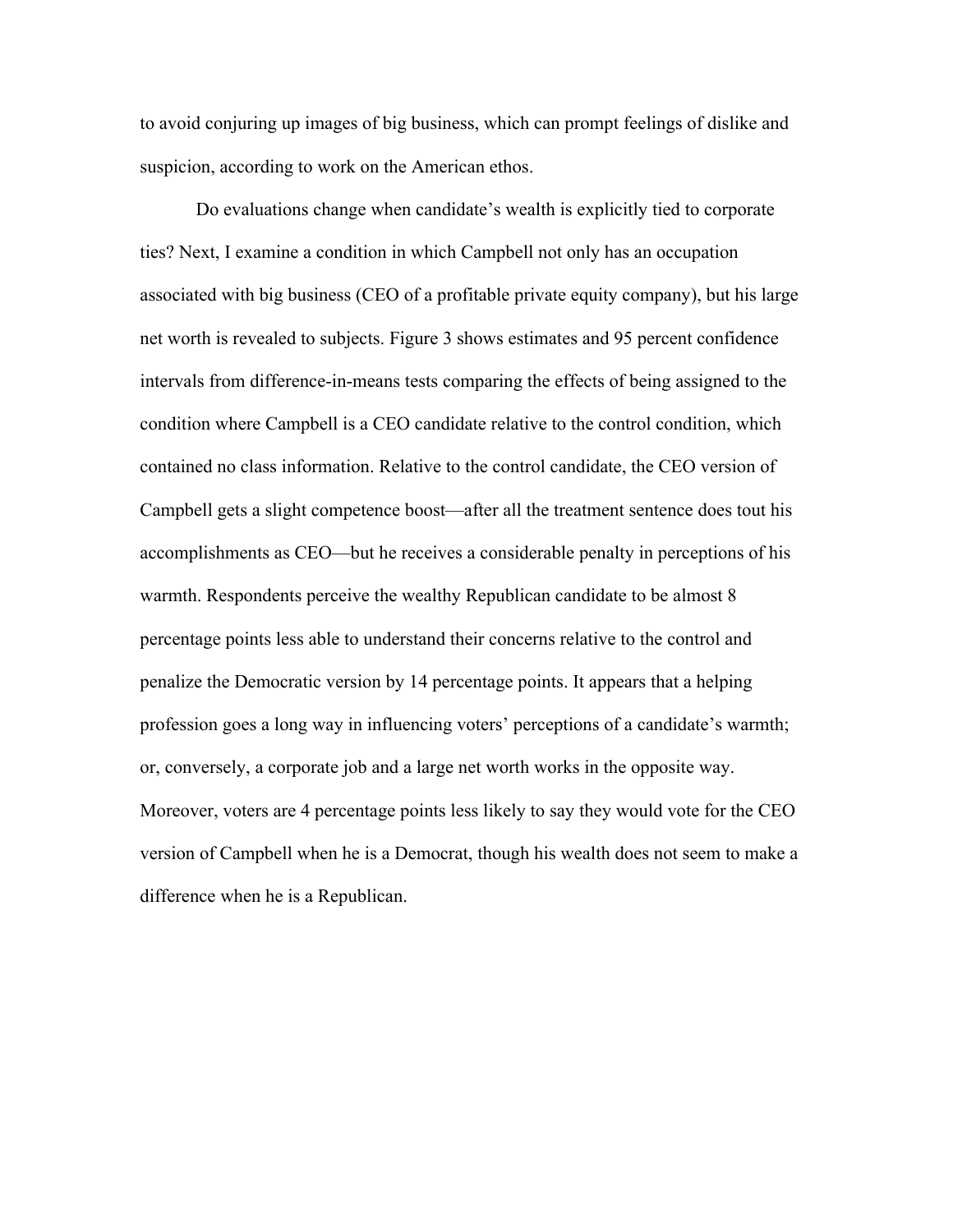

## **Figure 3. The Effect of a Candidate's Current Wealth – Ties to Business (Investment Banker Relative to Control)**

Note: Dots report the differences in mean evaluations of those assigned to a candidate with current upper class status (investment banker) relative to those assigned to the control condition on the dimensions listed above. More positive evaluations are coded as higher values and all variables are coded between 0 and 1. Dashed lines represent 95% confidence intervals from two-tailed t-tests.

Next, I examine the results of Experiment 4 (N=2,880), which presents voters with a news article about a fictional candidate, John Gibbs, who has just released his tax returns. Relative to the previous tests, I find a small and statistically insignificant competence boost for the wealthy candidate – only half a percentage point for Gibbs when his party is given as Republican candidate and 1.4 percentage points when he is depicted as a Democratic version (see Figure 4). However, I find a much larger negative effect on perceived warmth and vote intention than in Experiments 1-3. Voters report that they perceive the Republican version of John Gibbs to be 7.8 percentage points less warm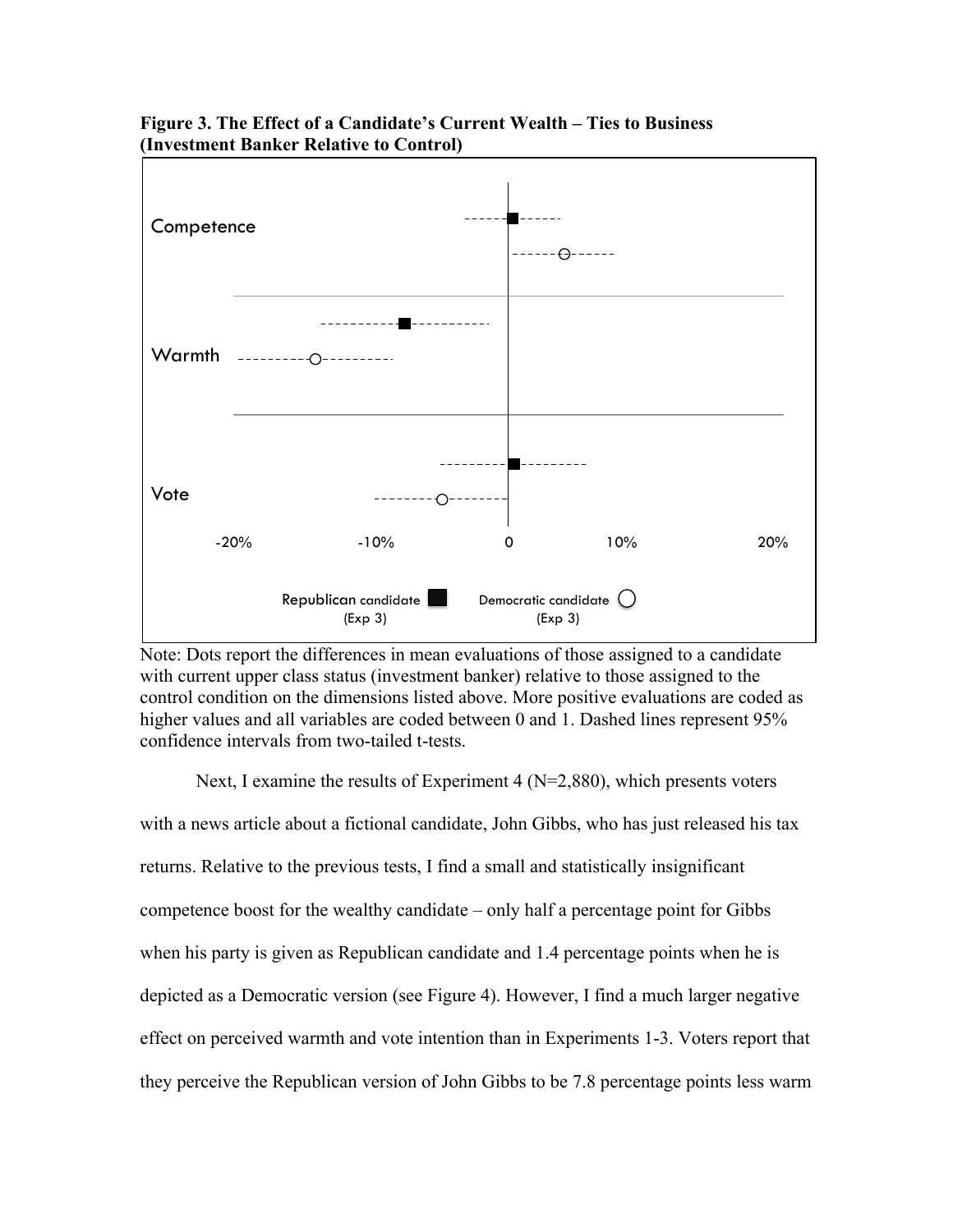and able to understand their concerns when he earn 52 times the median relative to twice the median and perceives the Democratic version of Gibbs to be 8.8 percentage points less warm. Moreover, respondents are 5.5 points less likely to vote for the wealthy version of Gibbs when he is a Republican and 6.3 points less likely to vote for him when he is a Democrat.



**Figure 4. The Effect of a Candidate's Current Wealth – Relative Advantage**

Note: Dots report the differences in mean evaluations of those assigned to a candidate with earning 52 times the median income relative to that candidate with 2 times the median income on the dimensions listed above. More positive evaluations are coded as higher values and all variables are coded between 0 and 1. Dashed lines represent 95% confidence intervals from two-tailed t-tests.

In order to take into account the partisan identity of the respondents, I separate these analyses for Democratic and Republican respondents (N=844 Republican respondents; 1,245 Democratic respondents). In Figure 5, I present the means for respondents' vote intention separated by self-reported partisan identification and find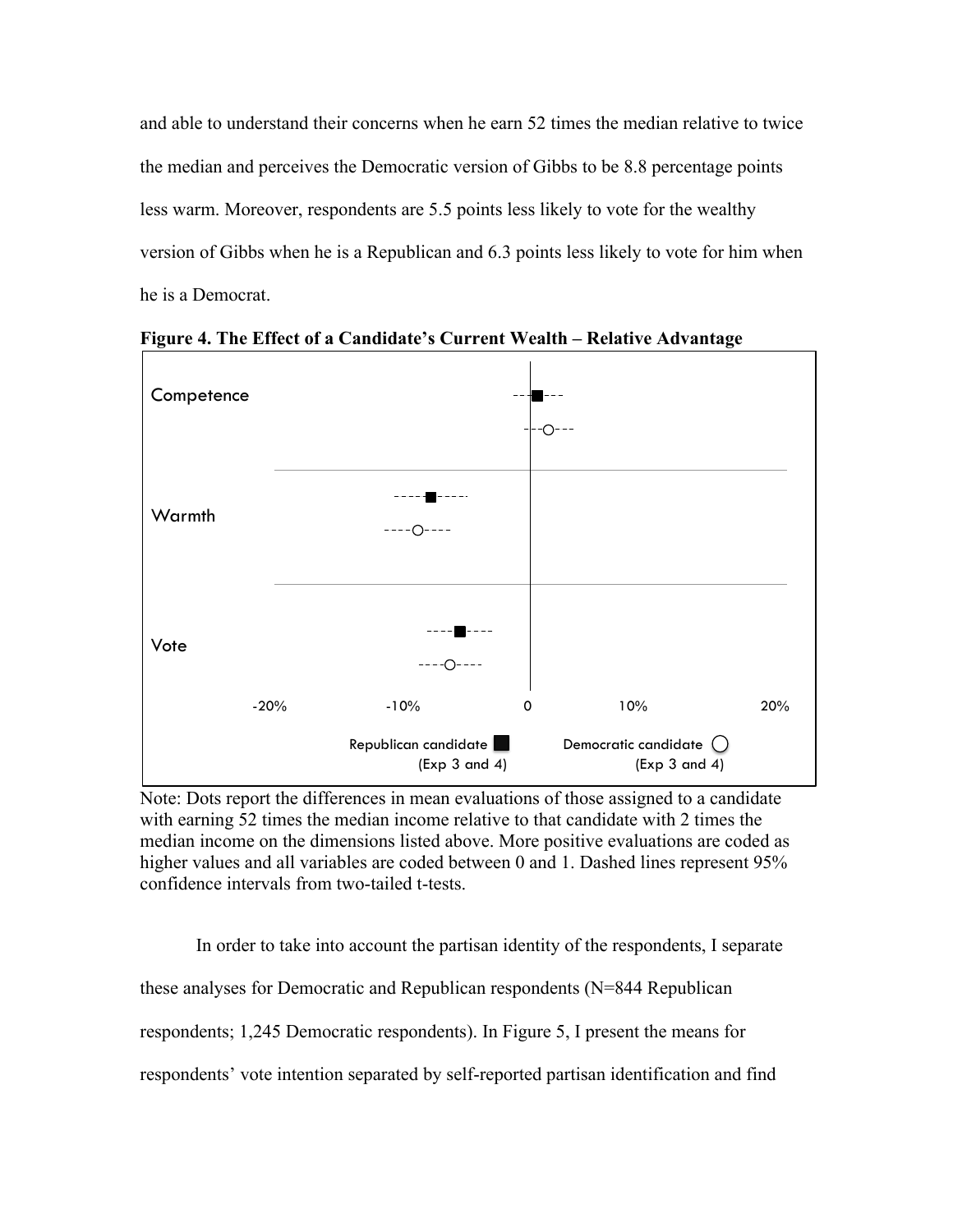notable parity across both respondents' and candidates' party. Close to forty-seven percent of Democrats say they will vote for the Democratic version of Gibbs when he earns only twice the median household; 39.5% of Democrats say the same when they are assigned to the biography in which he earns 52 times the median (diff= 7.0 percentage points, |t|=3.91). When Republican respondents are assigned to the Democratic version of Gibbs, they are on the whole less likely to vote for him than Democratic respondents, but they do differentiate by class. Thirty percent of Republicans say they are likely to vote for a Democratic Gibbs when he is of average wealth; 23.6% say the same about the wealthy version of Gibbs (diff =  $6.5$  points,  $|t|=3.16$ ).

This effect is mirrored when respondents are assigned to the Republican candidate. While 27.6% of Democrats say they will vote for the average Republican version of Gibbs, 21.9% of Democrats intend to vote for the rich Republican version (diff=  $5.7$  points,  $|t|=2.96$ ). Conversely, when Republican respondents are assigned to the Republican version of Gibbs, they are on the whole much more likely to vote for him than Democratic respondents, but they do still differentiate by class. Close to fifty percent of Republicans say they are likely to vote for a Republican Gibbs when he is of average wealth;  $42\%$  say the same about the wealthy version of Gibbs (diff = 6.8 points,  $|t|=2.95$ ).<sup>12</sup>

 $12$  All Democratic and Republican "leaners" were included in this analysis. The identical analysis was performed for people who identified as Independents (N=320). Independents were 5.6 points more likely to vote for the less wealthy Democratic version of Gibbs relative to his wealthy counterpart and 6.0 points more likely to vote for the less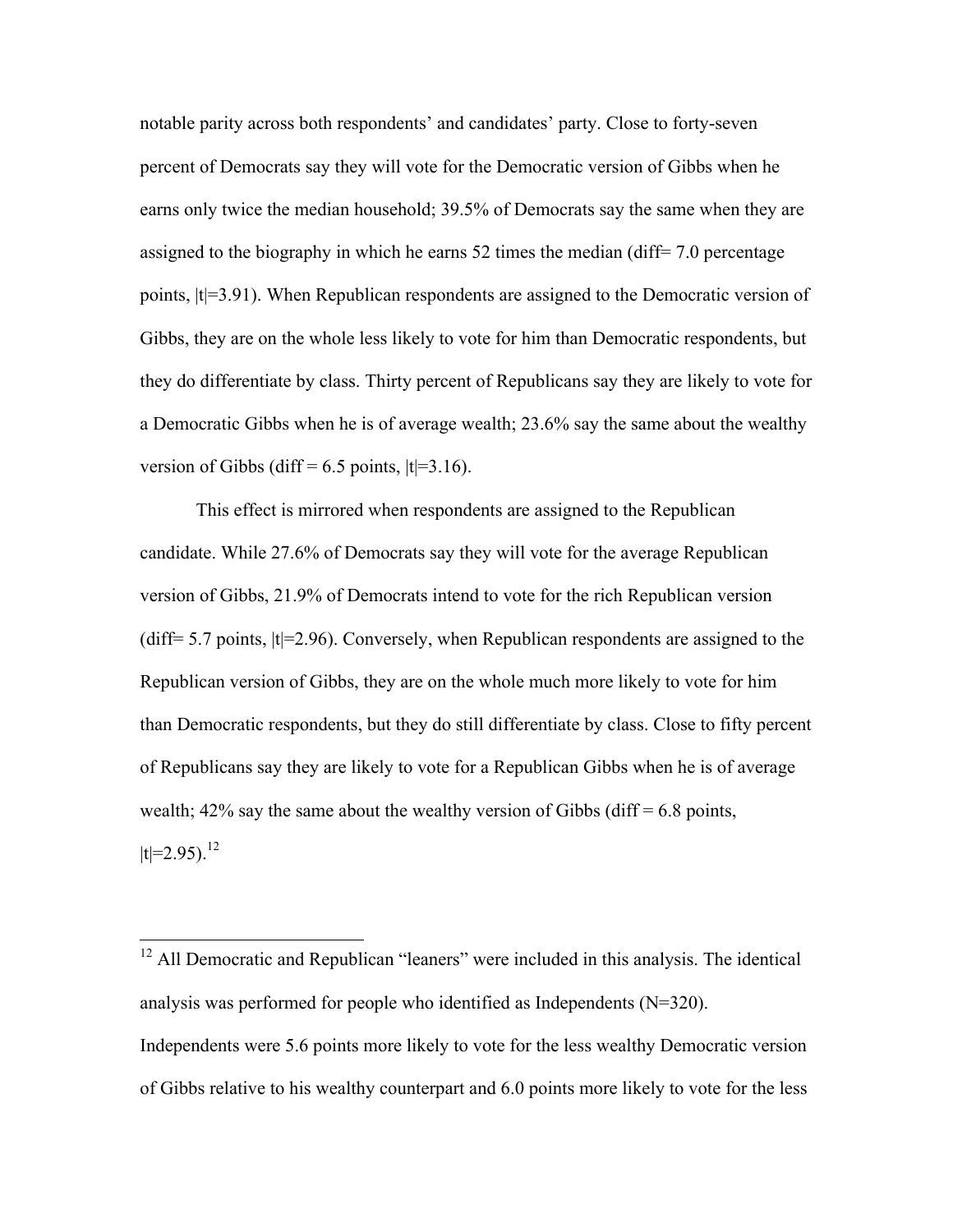

**Figure 5. The Effect of a Candidate's Current Wealth (Taxed Income), By Respondent Party**

Note: Bars report the mean evaluations (with 95% confidence intervals) of those assigned to a candidate with earning 52 times the median income relative to that candidate with 2 times the median income on the dimensions listed above for both Democratic (N=1,245) and Republican (N=844) respondents. More positive evaluations are coded as higher values and all variables are coded between 0 and 1.

How much more do voters care about a candidate's party compared to his class? In order to compare the marginal effects of class and party, I present a series of estimates from models that interact the candidate's party and the candidate's class in Figure 6. Both white bars illustrate the effect of class for an in-party candidate on vote likelihood—in other words, the effect of moving from a candidate that earns 52 times the median to one that earns only twice the median within the respondents' party. As shown in Figure 6, the effect is roughly equivalent across respondents regardless of their party: 7.0 percentage

wealthy Republican version. However, both of these differences were significant only at the  $p < 0.10$  level.

!!!!!!!!!!!!!!!!!!!!!!!!!!!!!!!!!!!!!!!!!!!!!!!!!!!!!!!!!!!!!!!!!!!!!!!!!!!!!!!!!!!!!!!!!!!!!!!!!!!!!!!!!!!!!!!!!!!!!!!!!!!!!!!!!!!!!!!!!!!!!!!!!!!!!!!!!!!!!!!!!!!!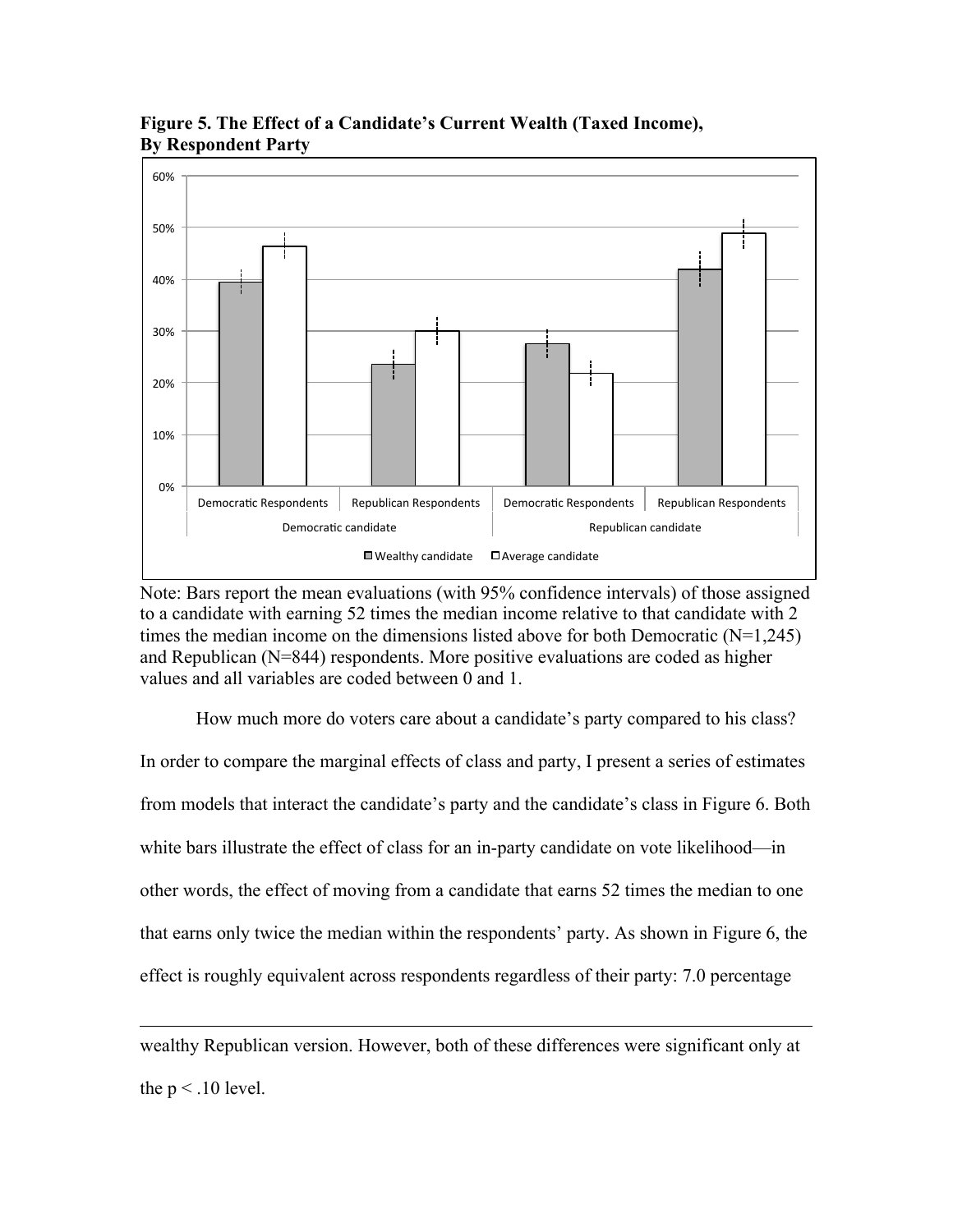points for Democrats and 6.8 percentage points for Republicans. The dark grey bars illustrate the class effect for an out-party candidate. In other words, moving from a candidate that earns 52 times the median to one that earns 2 times the median for a candidate from the opposite party. This out-party class effect is 5.7 percentage points for Democrats and 6.5 percentage points for Republicans

The black bars, in contrast, show marginal effect of party for the average candidate—or the effect of moving from an out-party candidate to an in-party candidate for the candidate that earns twice the median. The effect is 18.8 percentage points for Democrats and 18.7 percentage points for Republicans respondents. This analysis helps to put the marginal effect of class into perspective relative to the marginal effect of party: Lastly, the light gray bars with the dashed outline illustrate the effect of party for the candidate that earns 52 times the median, which does not vary much across Democratic or Republican respondents. The effect of moving from an out-party candidate that earns 52 times the median to a comparable in-party candidate is 17.5 percentage points for Democrats and 18.4 percentage points for Republicans respondents. The take-away? On average, regardless whether a respondent is evaluating in-party candidates or an out-party candidates, his class matters about one third as much as his party does.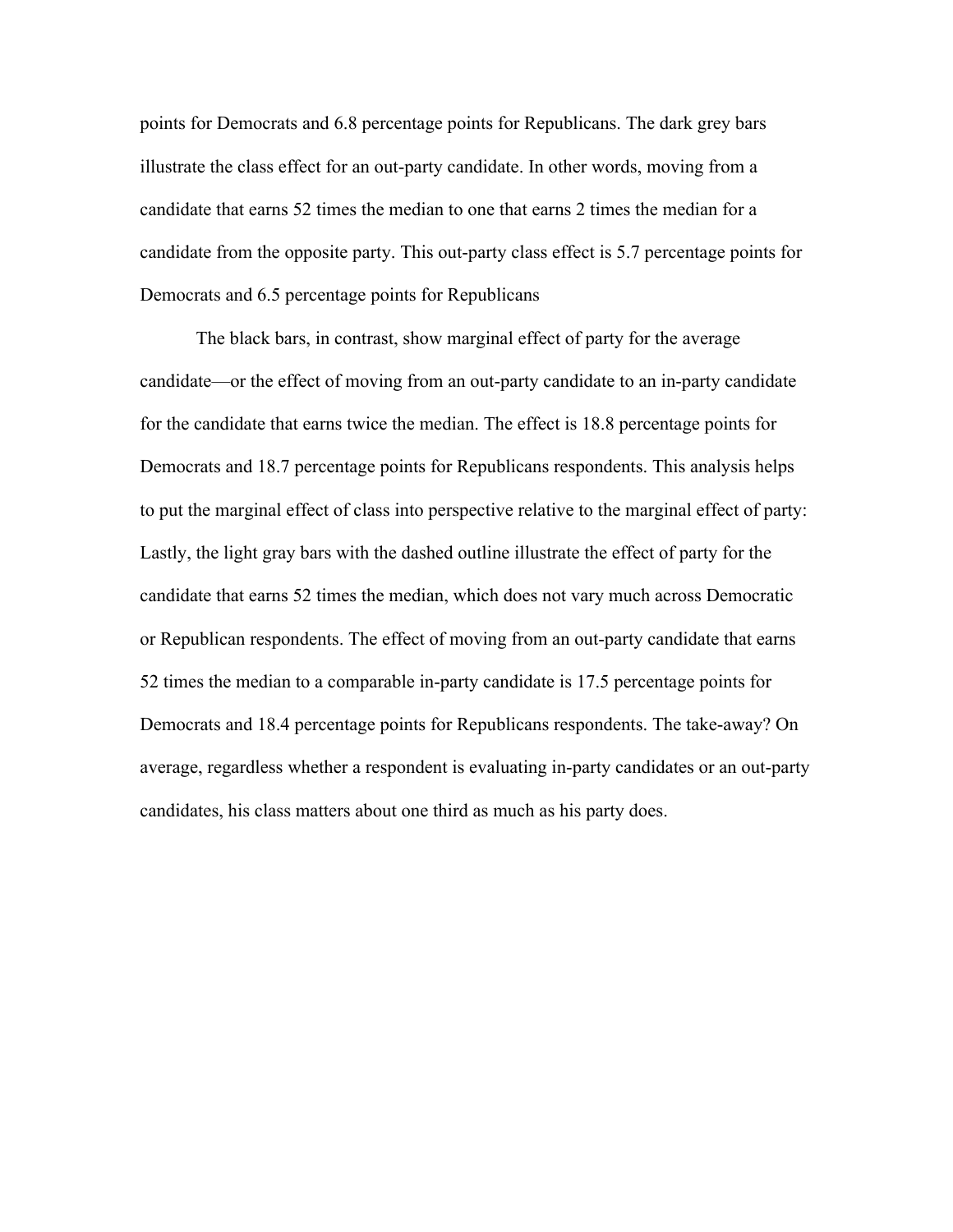

**Figure 6. Marginal Effects of Party and Wealth on Vote Intention, by Respondent Party**

Note: Bars report the percentage point marginal effect from models regressing vote intention on an 1) indicator variable for assignment to the candidate with 52 times the median income or to the candidate with twice the median income 2) respondent party and 3) the interaction between the two in a sample with 844 Republicans and 1,245 Democrats. More positive evaluations are coded as higher values and all variables are coded between 0 and 1.

## RESULTS – A CANDIDATE'S CLASS ORIGINS

As mentioned, what voters know about the *current* social class of a candidate is not all that matters. Usually, the life stories and rhetoric about candidates' *social class origins* are common in the context of a national campaign. Are these biographies dressed up for good reason?

In the same experiments, I manipulate the candidate's class origins while holding the candidate's current class constant at the control version (with no class information). I do this by changing information about the candidate's father's occupation (which is either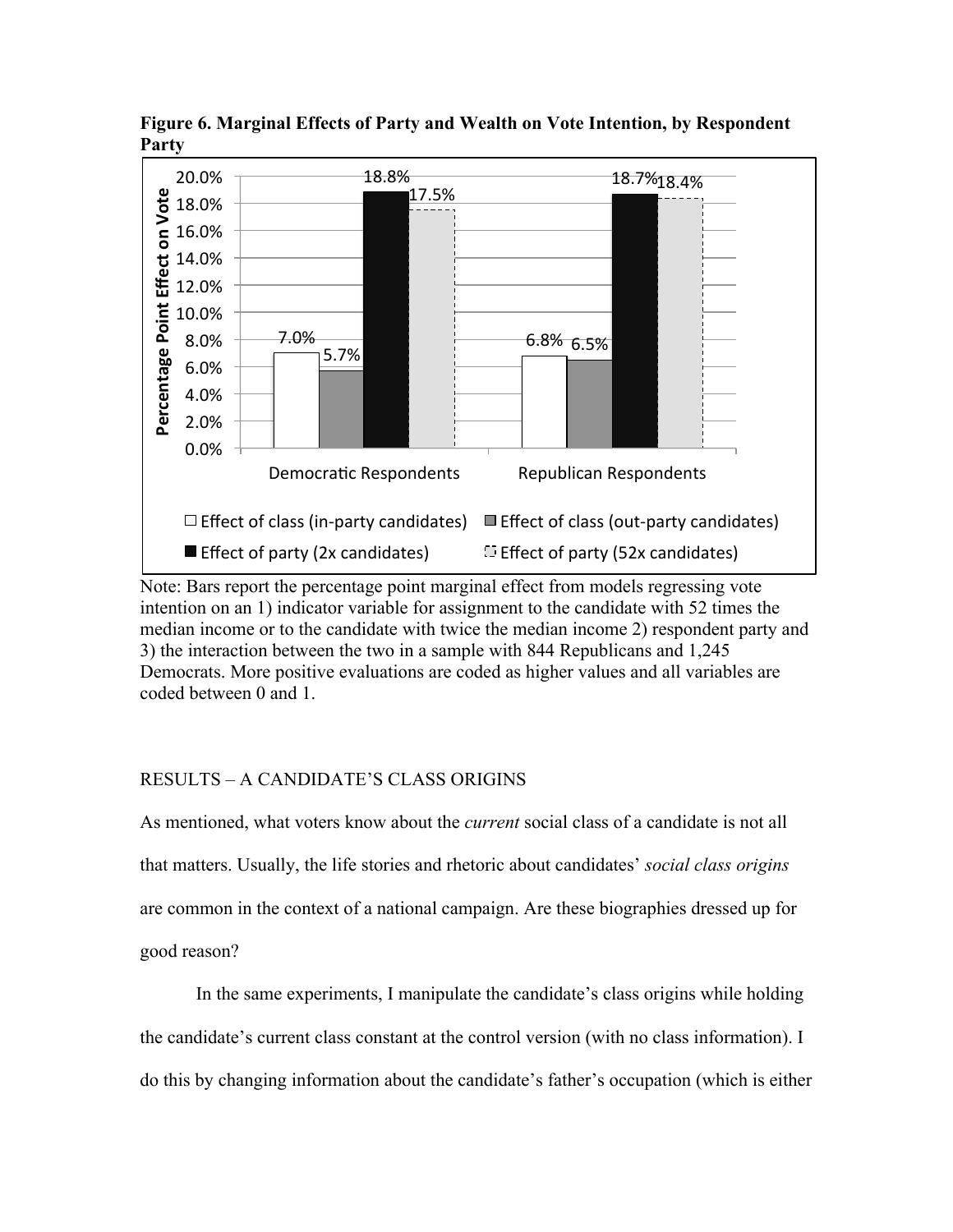a surgeon or a factory worker) and his secondary school (which is either an elite private boarding school or a public school). The results with respect to social class origins are depicted in Figure 7, which plots the difference in mean evaluations of being assigned to a candidate with upper class origins relative to being assigned to a candidate with working class origins. Unlike a candidate's current class status, there is no indication that individuals perceive candidates with wealthy origins to be any more competent than their less pedigreed counterparts. However, for all three party conditions, the version of Campbell with privileged origins is perceived as being at least 7 percentage points less warm than the version with working class origins. More importantly, people are significantly less likely to vote for the candidate that was raised in a wealthy – they are 4.2 points less likely when the candidate has no party, 4.7 points when he is a Democrat, and 3.2 points less likely when he is a Republican.<sup>13</sup>

<sup>&</sup>lt;sup>13</sup> Results for the Democratic candidate do not reach statistical significance.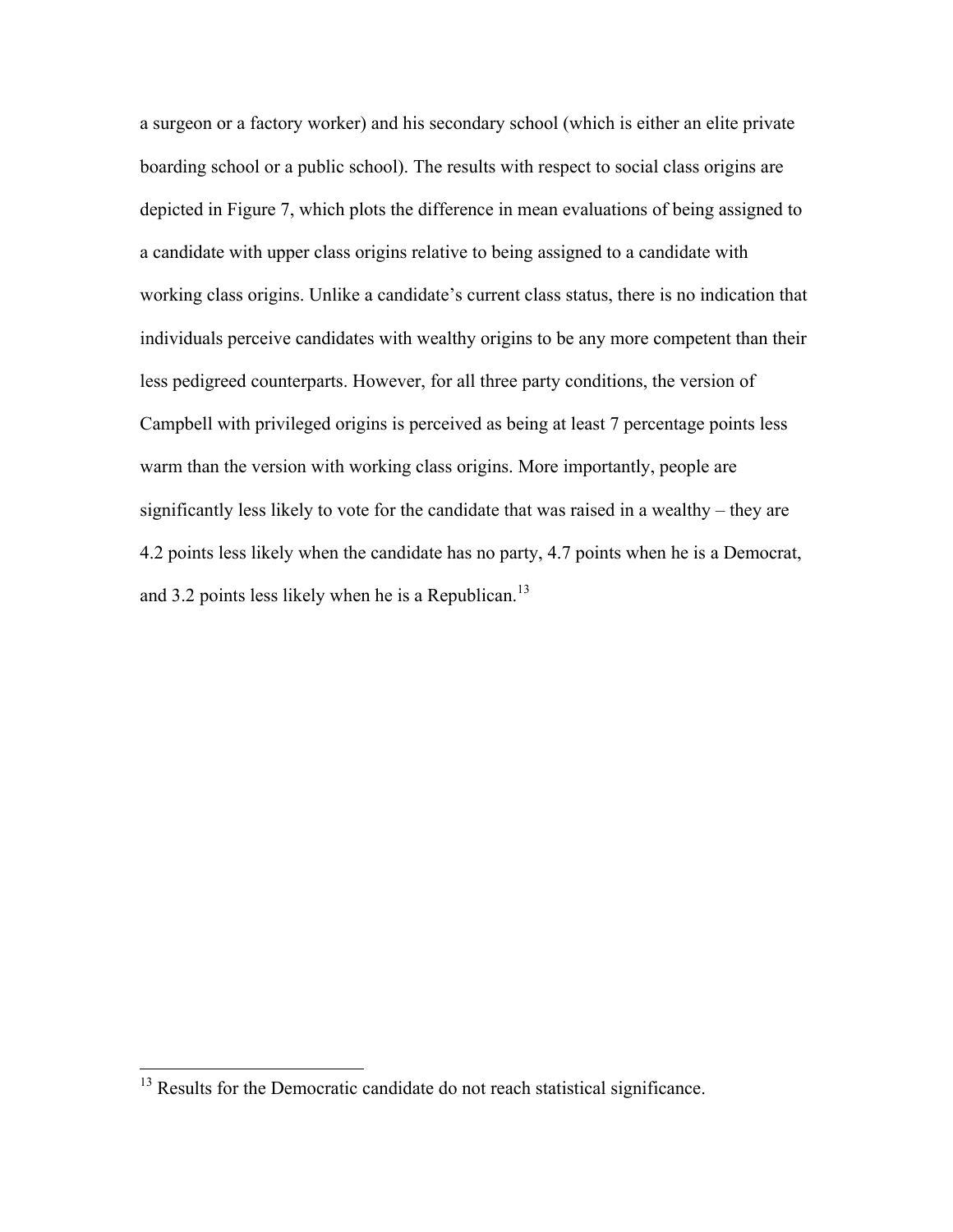

**Figure 7. The Effect of a Candidate's Wealthy Origins**

Note: Dots report the differences in mean evaluations of assigned to a candidate with upper class origins relative to a candidate with working class origins on the dimensions listed above. More positive evaluations are coded as higher values and all variables are coded between 0 and 1. Dashed lines represent 95% confidence intervals from two-tailed t-tests.

## **Discussion**

This study provides the first scholarly investigation into how a candidate's social class resonates with voters. The findings provide evidence that, in a pared down electoral setting, individuals do indeed use a candidate social class heuristic to make a variety of inferences about a candidate. Voters perceive candidates as being less warm and are less likely to vote for them when their resources are tied to big business or when their means are explicitly compared with the average American's. Moreover, voters appear to use a candidate's wealth as a heuristic even when they know the candidate's party and regardless of whether he is an in-party or out-party candidate. Finally, voters don't only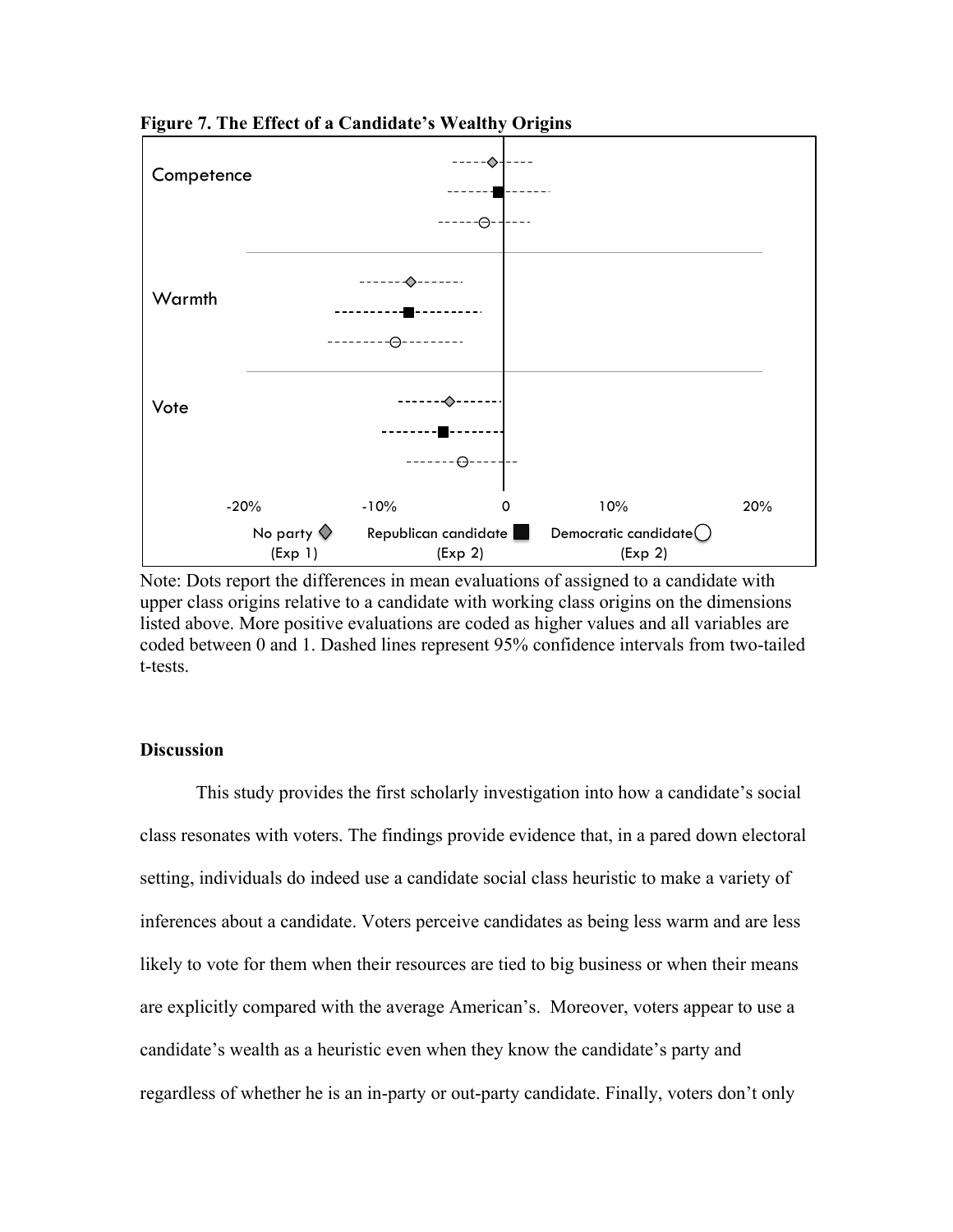think about where a candidate is, but how far he has come, perceiving candidates that grew up with money as much less warm than candidates from working class homes. They are also less likely to vote for them.

This study also draws attention to a number of questions and highlights the need for further research. First, social class is a notoriously difficult concept to measure (see Hout et al. 1995). While I have opted for an occupational-educational cue combination in some cases, due to its prevalence in political campaign literature and its basis for recent sociological models of social class (Gilbert 2002; Thompson and Hickey 2005), a different conception of class will likely yield different evaluations from citizens. Because stereotypes about the rich are ambivalent, the ways in which wealth is depicted, displayed, and discussed in the context of a campaign matter immensely for voters' evaluations.

Second, despite the fact that a large majority of U.S. congressional lawmakers are wealthier, more educated, and have attained higher occupational status than the average American voter (Carnes 2012; 2013), this study does not present compelling evidence that voters have an across-the-board preference for upper class congressional candidates. To the contrary, while citizens appear to prefer *currently* upper class candidates in helping professions (perceiving them as more competent), they are averse to candidates whose wealth is made salient along with their connections to big business or when they are reminded of just how wealthy a candidate is in comparison to themselves. These data cannot fully explain the prevalence of economic inequality seen among our nation's lawmakers and thus other hypotheses must be pursued.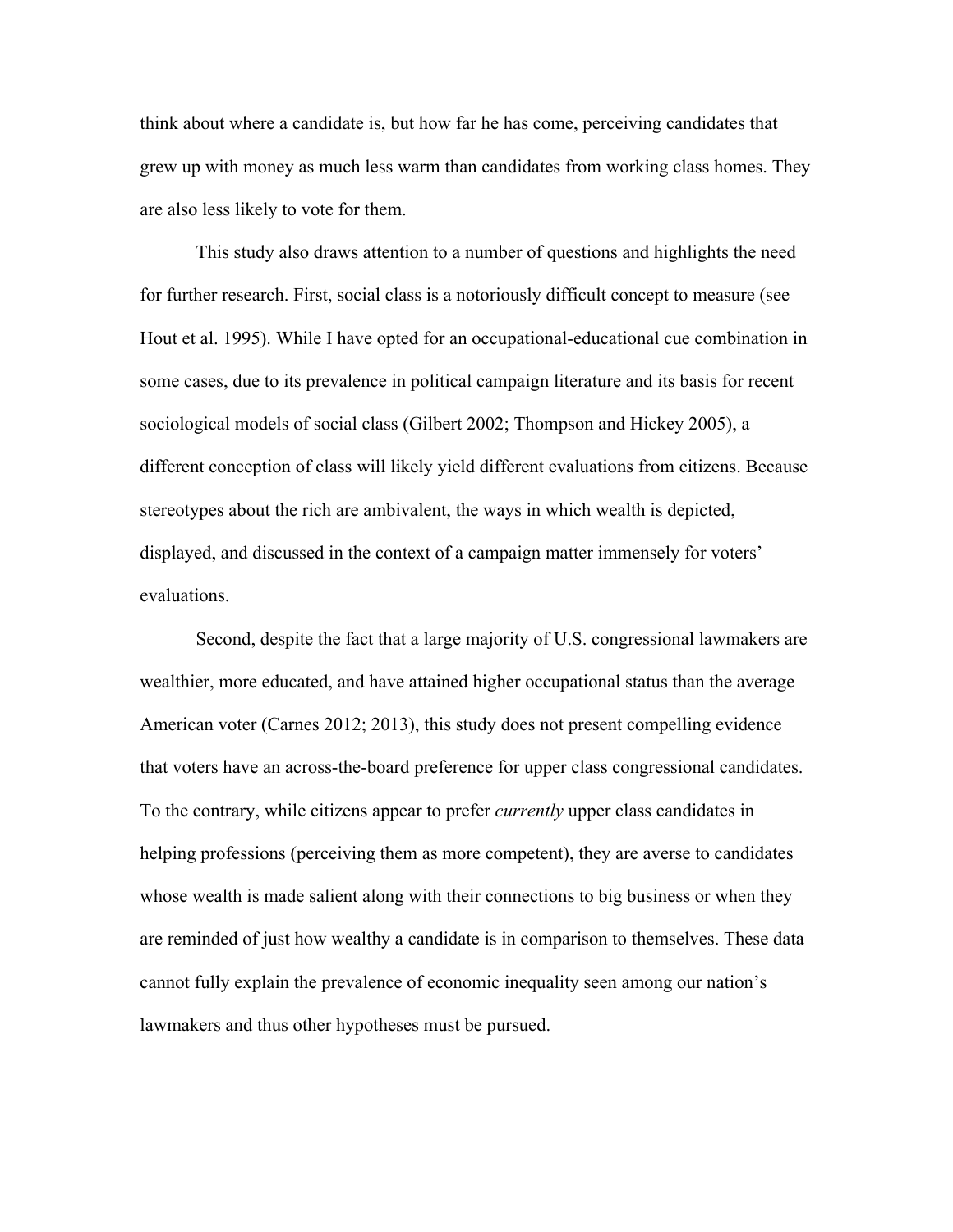In exploring the reasons for the pervasive class-based inequality among elected officials, a number of explanations must be considered. First, working class candidates may not have the resources to run for office and, therefore, may face material barriers to entry. Second, working class candidates may not be recruited at the same rates—either due to "gate-keeping" by party elites or due to the lack of high-powered social networks that would otherwise encourage their prospective candidacy. Third, working class candidates may perceive themselves as being less qualified than candidates that are better educated, have attained higher occupational status, or are wealthier.<sup>14</sup> Finally, working class candidates may just be less qualified on average.

These findings highlight the way in which candidates signal their ability to empathize with the average voter through cueing their working class roots. However, candidates have myriad ways of sending working class cues besides their biography. Candidates may claim "friends in low places" such as how John McCain did with Joe the Plumber in his 2008 campaign and how Mitt Romney did by emphasizing that, while he did not grow up poor, his father did. Candidates may also publicly partake in traditions and cultural practices associated with the working class, such as Michelle Obama reminding *Late Show with David Letterman* viewers that she shops at Target, her husband discussing his NCAA bracket picks, or the Vice President highlighting the fact that he takes the train home almost every night, just like other commuters. Many perceptions are in the control of candidates themselves and can use this control to make certain dimensions more or less salient. For instance, female candidates may emphasize their

 $14$  The phenomenon of perceiving oneself as unqualified has helped to explain the low number of women seeking political office (Fox and Lawless 2004).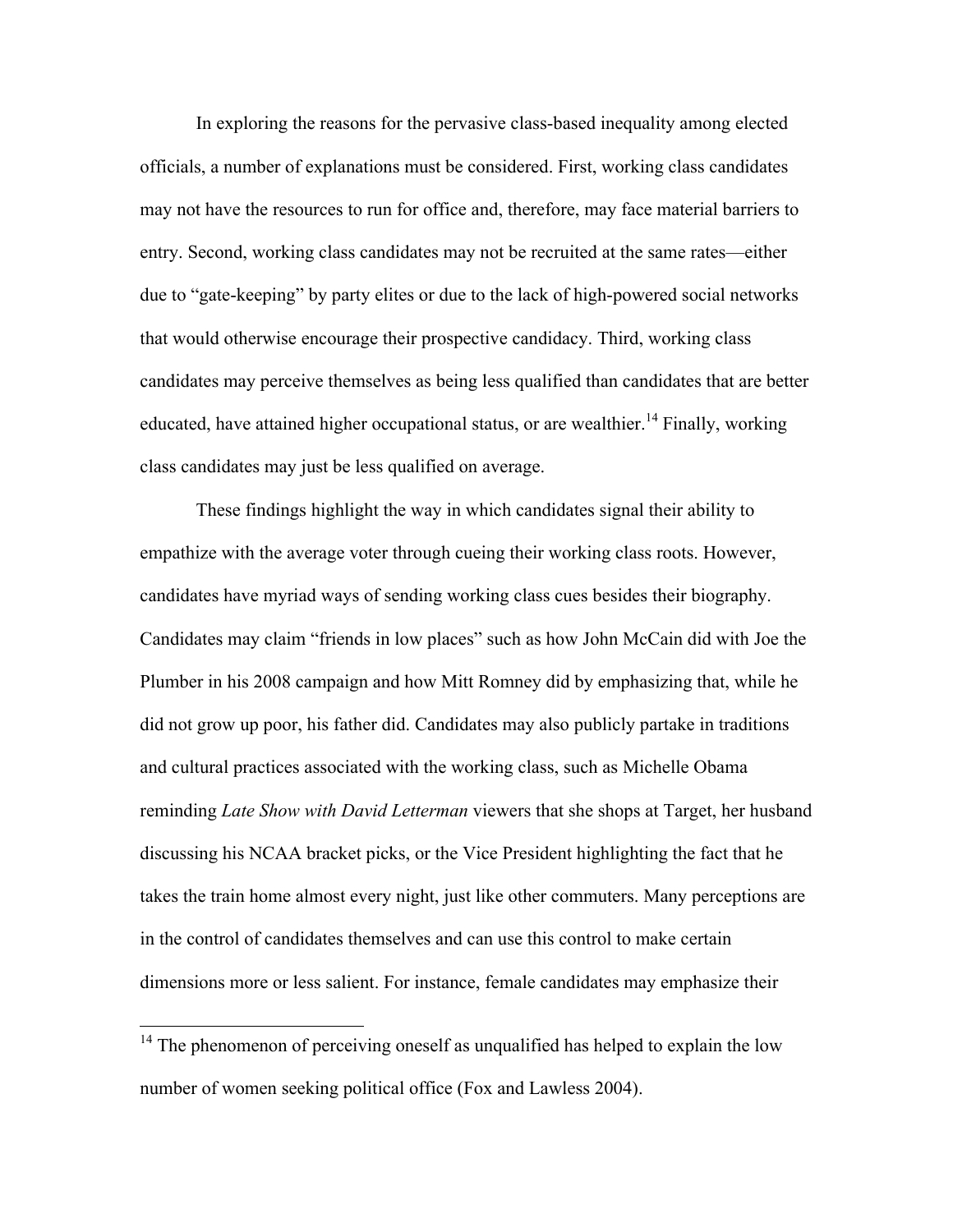more masculine qualities, such as competence, in order to compensate for gender stereotypes (Kahn 1996).

As with any study on heuristic judgment, we are left to wonder whether the inferences voters make about candidates on the basis of their social class are *correct*. Recent research suggests upper-class individuals are indeed less likely than those in working class positions to empathize with the suffering of others (Piff et al. 2012; Piff 2014; Stellar et al. 2012). No direct test has been conducted with respect to the actual warmth or competence of upper class political candidates specifically, but one study suggests that legislators from white collar jobs are less likely to empathize with the struggles of the working class and are more likely to support more conservative policies. One paper relates a candidate's ideology to his social class origins, which is where the action appears to be when it comes to the social class heuristic in candidate evaluation (Carnes and Sadin, 2015). It finds that, although voters consistently infer that politicians from less privileged families are more economically progressive, those politicians do not behave any differently than one another when voting on the same economic policies in the legislature.

This study also extends notions of the ways in which social class is consequential for political behavior. While previous research has limited its approach to exploring the effect of *voters'* social class on their own political behavior, the findings highlighted here reinforce the notion that voters do not operate in a vacuum. This study suggests that a *candidate's* social class serves as a signal to voters and draws attention to the fact that a social class heuristic operates in different ways depending on three factors: (1) whether the information concerns a candidate's *origins* or *current class*; (2) whether or not the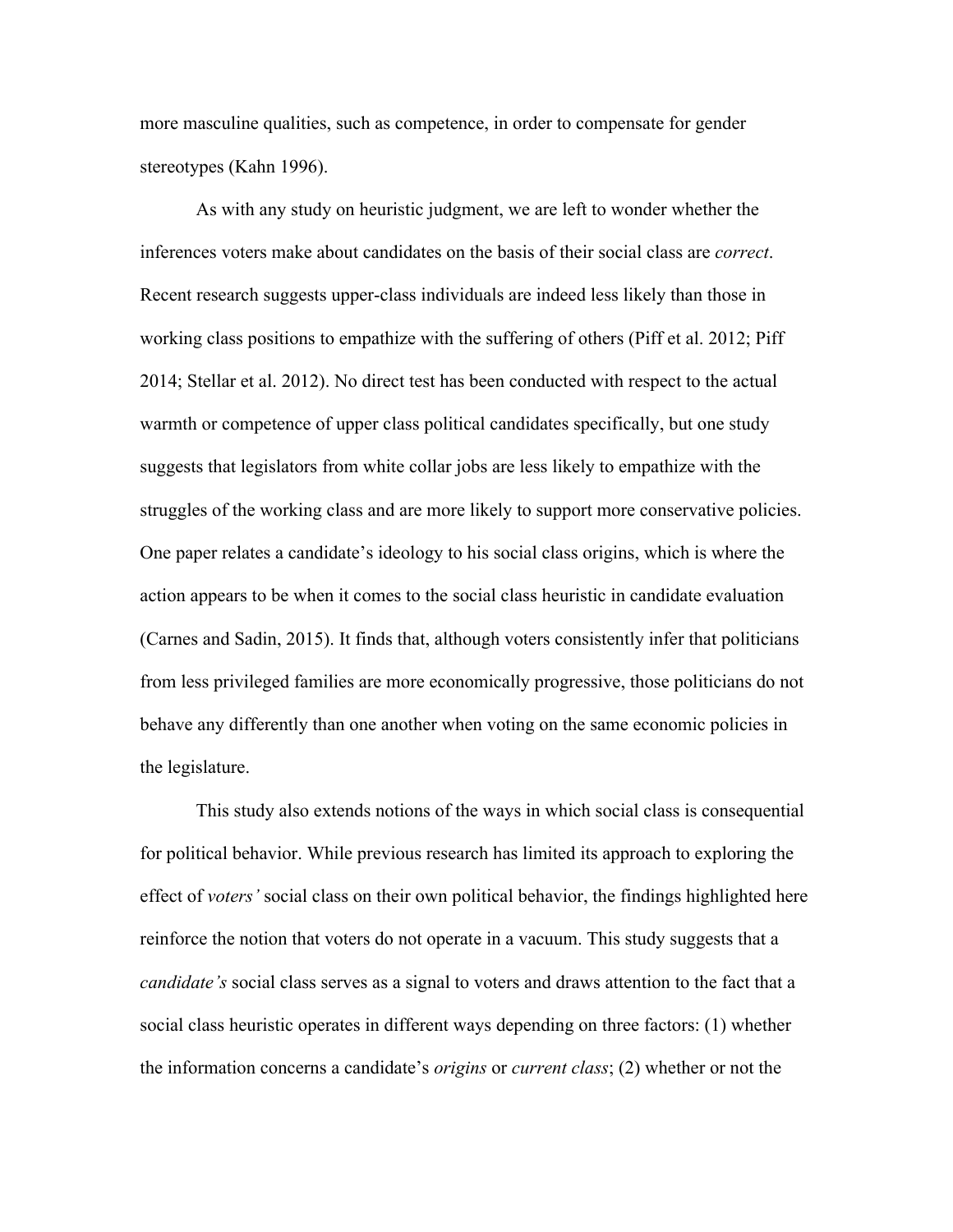candidate's current wealth is tied to big business; and (3) whether a candidate's wealth is explicitly compared to that of the average American. In other words, class matters in a way we did not previously acknowledge. The findings, when taken in conjunction with what we know about voters' own social class (see Bartels 2008; Clark and Lipset 1991; Hout 2008; Hout et al. 1995), suggest that individuals do not only incorporate their own social class into their voting behavior, but are highly susceptible to receiving cues and making inferences about the social class of others as well. Class—it seems—is alive and well in American politics.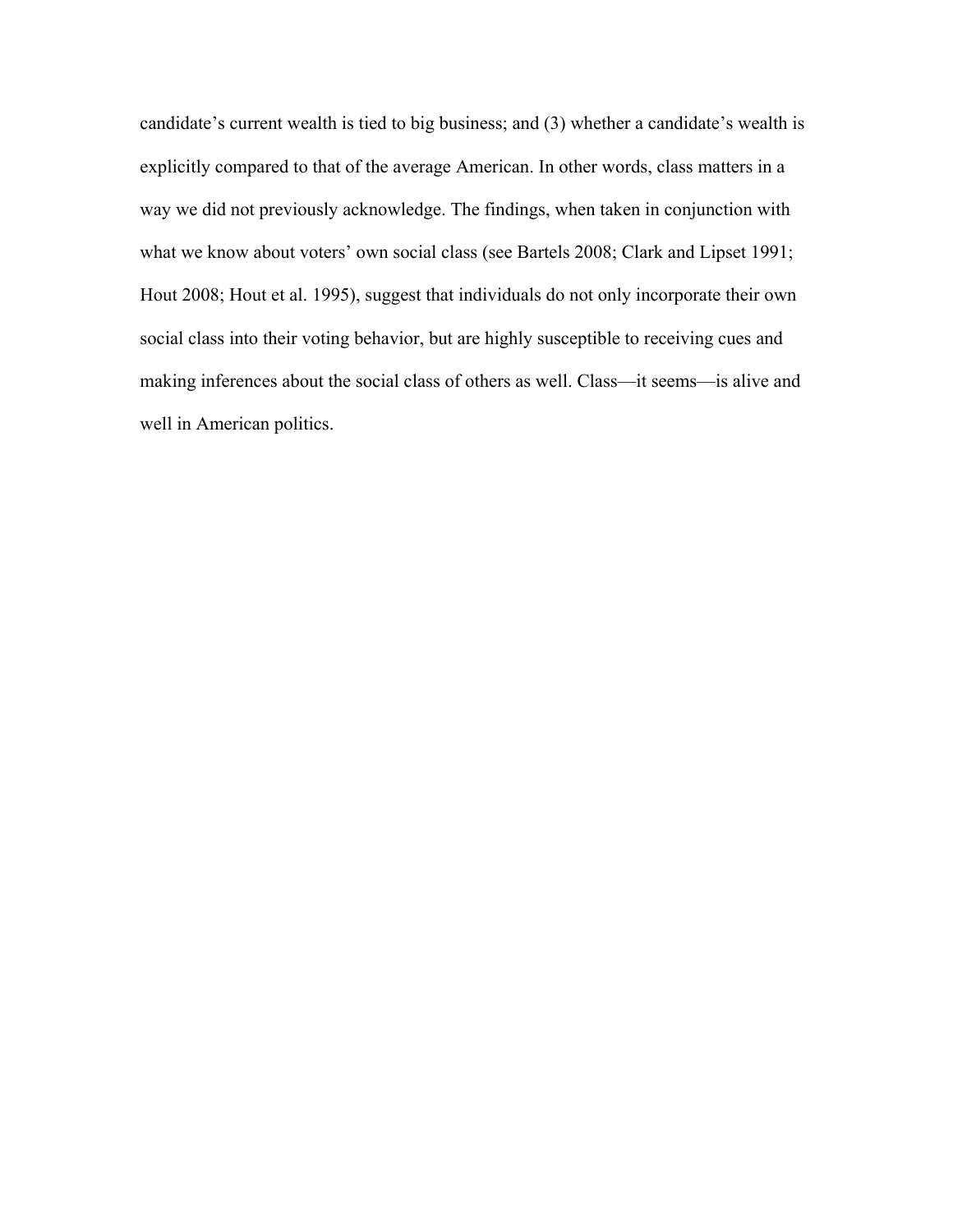### **References**

- Banducci, Susan A., Jeffrey A. Karp, Michael Thrasher, and Colin Rallings. 2008. "Ballot Photographs as Cues in Low-Information Elections." *Political Psychology* 29(6): 903–17.
- *Barack Obama on Who He Is and Why He Decided to Run*. Obama 2008. www.youtube.come/watch?v=F15npnksvs.
- Bartels, Larry M. 2008. *Unequal Democracy: The Political Economy of the New Gilded Age*. Princeton University Press.
- Berinsky, Adam J., Gregory A. Huber, and Gabriel S. Lenz. 2012. "Evaluating Online Labor Markets for Experimental Research: Amazon.com's Mechanical Turk." *Political Analysis* 20(3): 351–68.
- Bourdieu, Pierre. 2003. "Cultural Reproduction and Social Reproduction." In *Culture: critical concepts in sociology*, ed. Jenks, Chris, Taylor & Francis.
- Brewer, Marilynn B. 1979. "In-group Bias in the Minimal Intergroup Situation: A Cognitive-Motivational Analysis." *Psychological Bulletin* 86(2): 307.
- Buhrmester, Michael, Tracy Kwang, and Samuel D. Gosling. 2011. "Amazon's Mechanical Turk: A New Source of Inexpensive, Yet High-Quality Data?" *Perspectives on Psychological Science* 6:3-5.
- Bullock, Heather E. 1995. "Class Acts: Middle-class Responses to the Poor." In *The Social Psychology of Interpersonal Discrimination*, New York, NY, US: Guilford Press, 118–59.
- Bullock, Heather E, and Julian L Fernald. 2005. "Predicting Support for Eliminating the Dividend Tax: The Role of Framing and Attributions for Wealth." *Analyses of*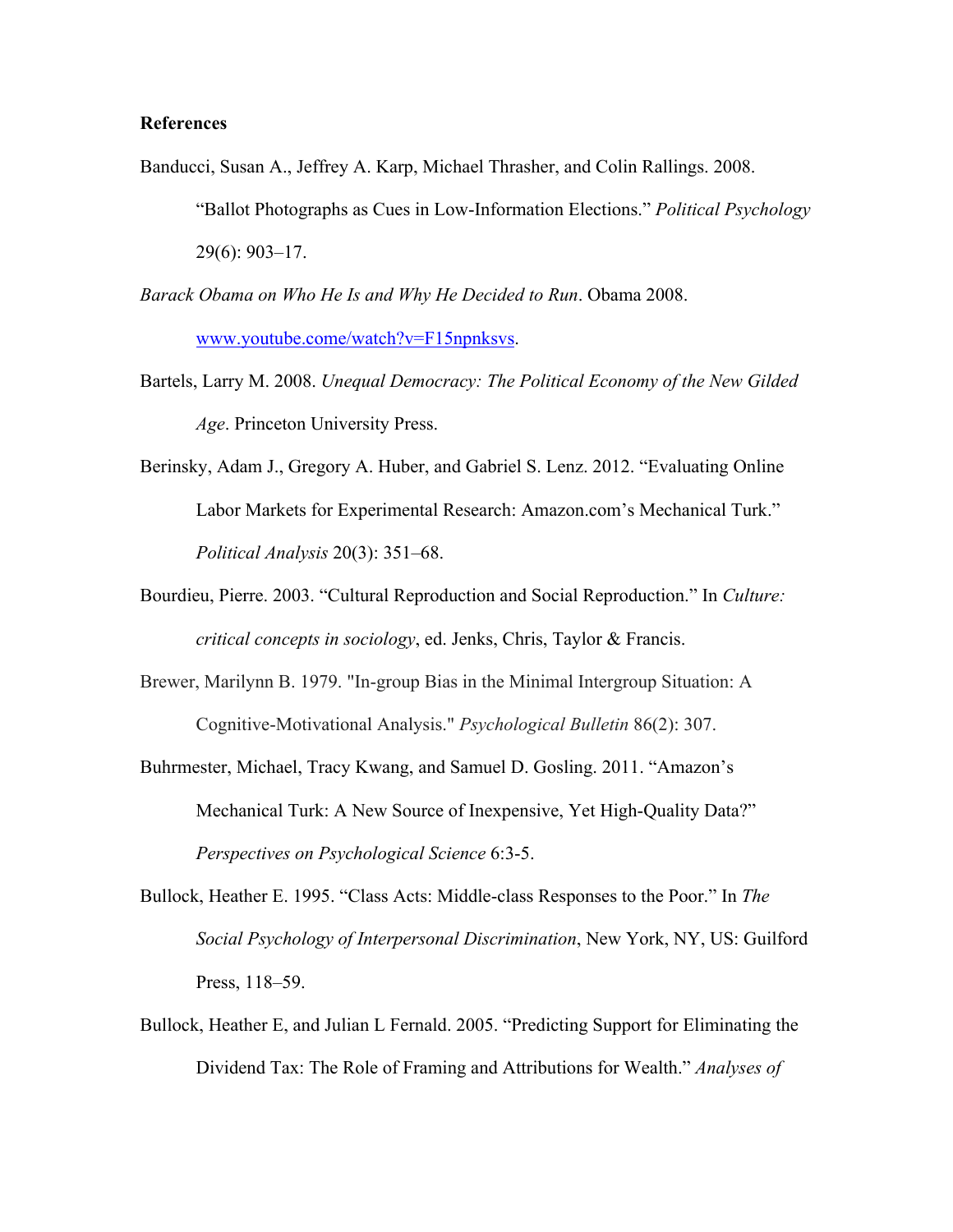*Social Issues and Public Policy* 5(1): 49–66.

- Calfano, Brian Robert, and Paul A. Djupe. 2009. "God Talk: Religious Cues and Electoral Support." *Political Research Quarterly* 62(2): 329–339.
- Campbell, David E, John C Green, and Geoffrey C Layman. 2011. "The Party Faithful: Partisan Images, Candidate Religion, and the Electoral Impact of Party Identification." *American Journal of Political Science* 55(1): 42–58.
- Carnes, Nicholas, and Meredith L. Sadin. 2015. "The "Mill Worker's Son" Heuristic: How Voters Perceive Politicians from Working-Class Families—and How They Really Behave in Office." *The Journal of Politics* 77(1): 285-298.
- Carnes, Nicholas. 2013. *White-Collar Government: The Hidden Role of Class in Economic Policy Making*. University of Chicago Press.
- Carnes, Nicholas. 2012. "Does the Numerical Underrepresentation of the Working Class in Congress Matter? Evidence from Roll Call Voting in the House of Representatives." *Legislative Studies Quarterly*.
- Carnes, Nicholas [producer and distributor]. 2011. *Congressional Leadership and Social Status* [dataset].
- Citrin, Jack, Donald Philip Green, and David O. Sears. 1990. "White Reactions to Black Candidates: When Does Race Matter?" *Public Opinion Quarterly* 54(1): 74 –96.
- Clark, Terry Nichols, and Seymour Martin Lipset. 1991. "Are Social Classes Dying?."*International Sociology* 6(4): 397-410.
- Center for Responsive Politics. 2014. "Congressional Personal Finances." 2010. http://www.opensecrets.org/pfds/index.php.

Cuddy, Amy J.C., Susan T. Fiske, and Peter Glick. 2008. "Warmth and Competence as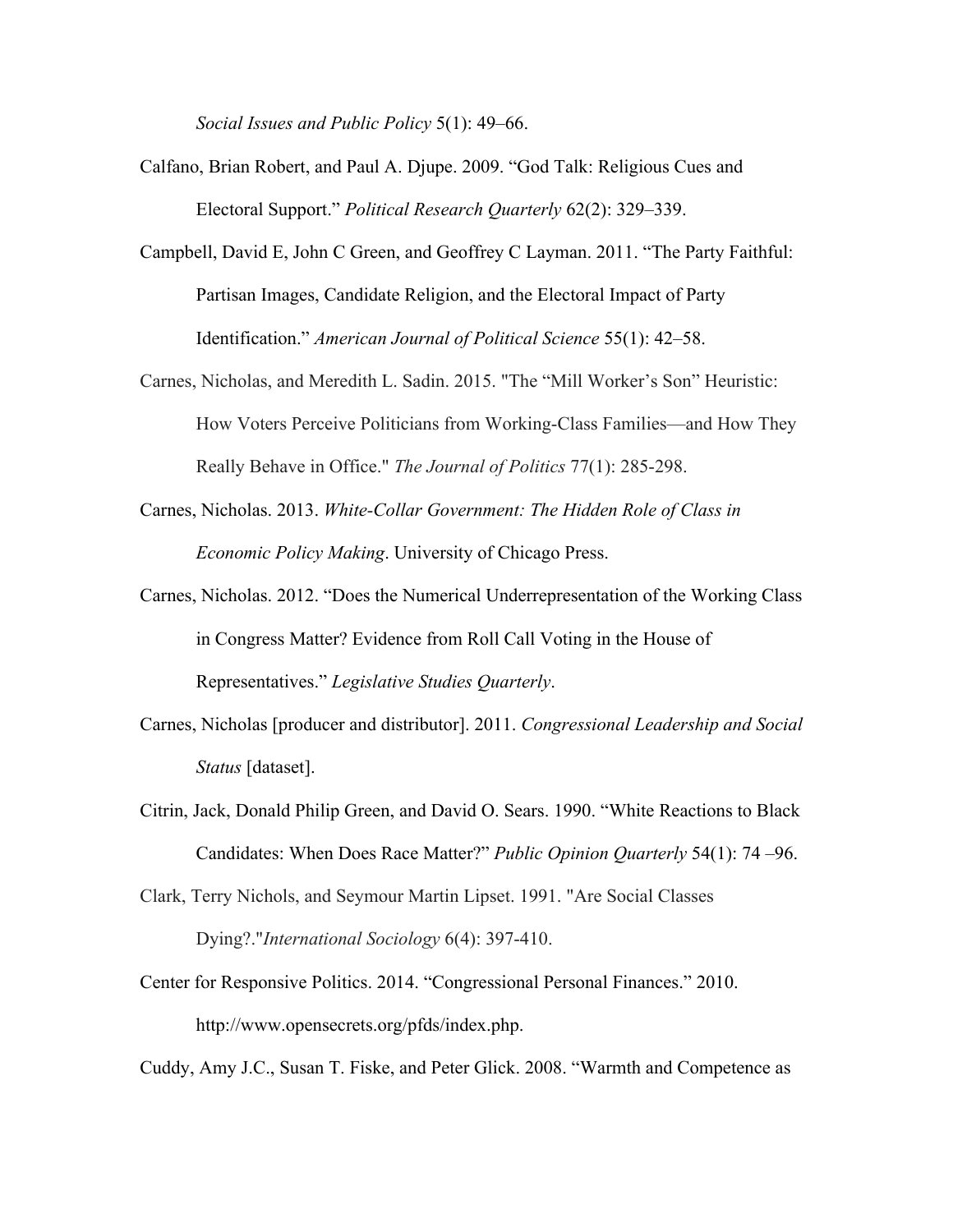Universal Dimensions of Social Perception: The Stereotype Content Model and the BIAS Map." In Academic Press, p. 61–149.

- Feldman, Stanley, and John Zaller. 1992. "The Political Culture of Ambivalence: Ideological Responses to the Welfare State." *American Journal of Political Science* 36(1): 268–307.
- Fiske, Susan, Amy Cuddy, Peter Glick and Jun Xu. 2002. "A Model of (Often Mixed) Stereotype Content: Competence and Warmth Respectively Follow From Perceived Status and Competition." *Journal of Personality and Social Psychology* 82(6): 878–902.
- Fiske, Susan, Jun Xu, Amy Cuddy, and Peter Glick. 1999. "(Dis)respecting versus (Dis)liking: Status and Interdependence Predict Ambivalent Stereotypes of Competence and Warmth." *Journal of Social Issues* 55(3): 473–489.
- Fiske, Susan, Amy Cuddy, and Peter Glick. 2007a. "Universal Dimensions of Social Cognition: Warmth and Competence." *Trends in Cognitive Sciences* 11(2):77–83.
- ———. 2007b. "Universal dimensions of social cognition: warmth and competence." *Trends in Cognitive Sciences* 11(2): 77–83.
- Formisano, Ronald P. 2008. *For the People: American Populist Movements from the Revolution to the 1850s*. University of North Carolina Press.
- Fox, Richard and Jennifer Lawless. 2004. "Entering the Arena? Gender and the Decision to Run for Office." *American Journal of Political Science* 48(2): 264–280.
- Gilbert, Dennis. 2002. *The American Class Structure in an Age of Growing Inequality*. 6th ed. Wadsworth Publishing.

Hewstone, Miles, Mark Rubin, and Hazel Willis. 2002. "Intergroup Bias." *Annual*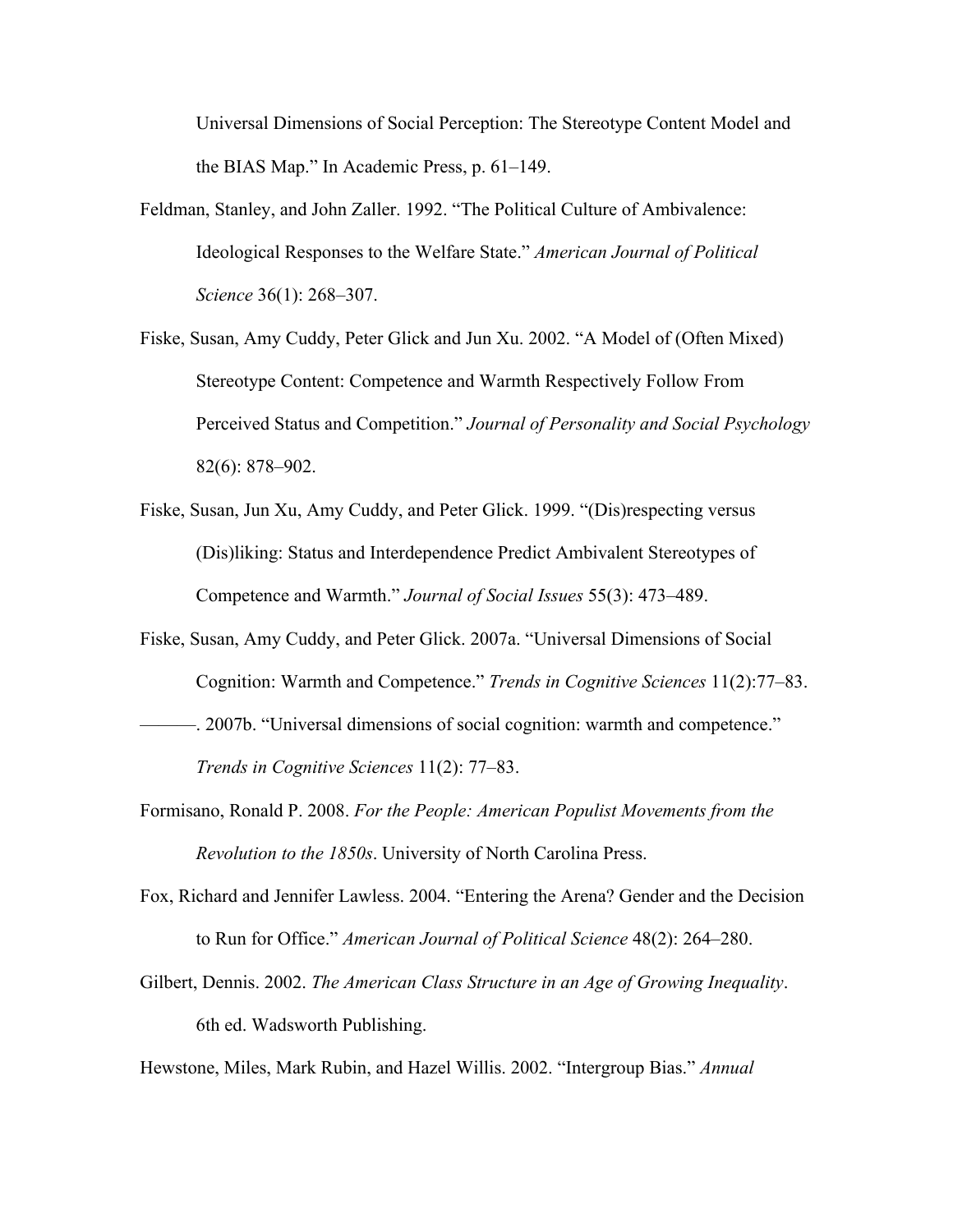*Review of Psychology* 53(1): 575–604.

- Hout, Michael. 2008. "How Class Works: Objective and Subjective Aspects of Class Since the 1970s." In *Social Class*, New York: Russell Sage Foundation.
- Hout, Michael, Clem Brooks, and Jeff Manza. 1995. "The Democratic Class Struggle in the United States, 1948-1992." *American Sociological Review* 60(6): 805–828.

Huckabee, Mike. 2008. Speech before the Republican National Convention, September 3.

- Huddy, Leonie and Nayda Terkildsen. 1993. "Gender Stereotypes and the Perception of Male and Female Candidates." *American Journal of Political Science* 37(1): 119– 147.
- Kahneman, Daniel, and Amos Tversky. 1972. "Subjective Probability: A Judgment of Representativeness." *Cognitive Psychology* 3(3): 430–54.
- Kahn, Kim Fridkin. 1996. *The Political Consequences of Being a Woman: How Stereotypes Influence the Conduct and Consequences of Political Campaigns*. Columbia University Press.
- Kelley, Jonathan, and M.D.R. Evans. 1993. "The Legitimation of Inequality: Occupational Earnings in Nine Nations." *The American Journal of Sociology* 99(1): 75–125.
- Kluegel, James R., and Eliot R. Smith. 1986. *Beliefs About Inequality: Americans' Views of What Is and What Ought to Be*. Transaction Publishers.
- Knefel, John. 2012. "Bored With Occupy and Inequality: Class Issues Fade Along With Protest Coverage" *FAIR,* 1 May. http://truth-out.org/news/item/8892-bored-withoccupy-and-inequality-class-issues-fade-along-with-protest-coverage

Lareau, Annette. 2000. *Home Advantage: Social Class and Parental Intervention in*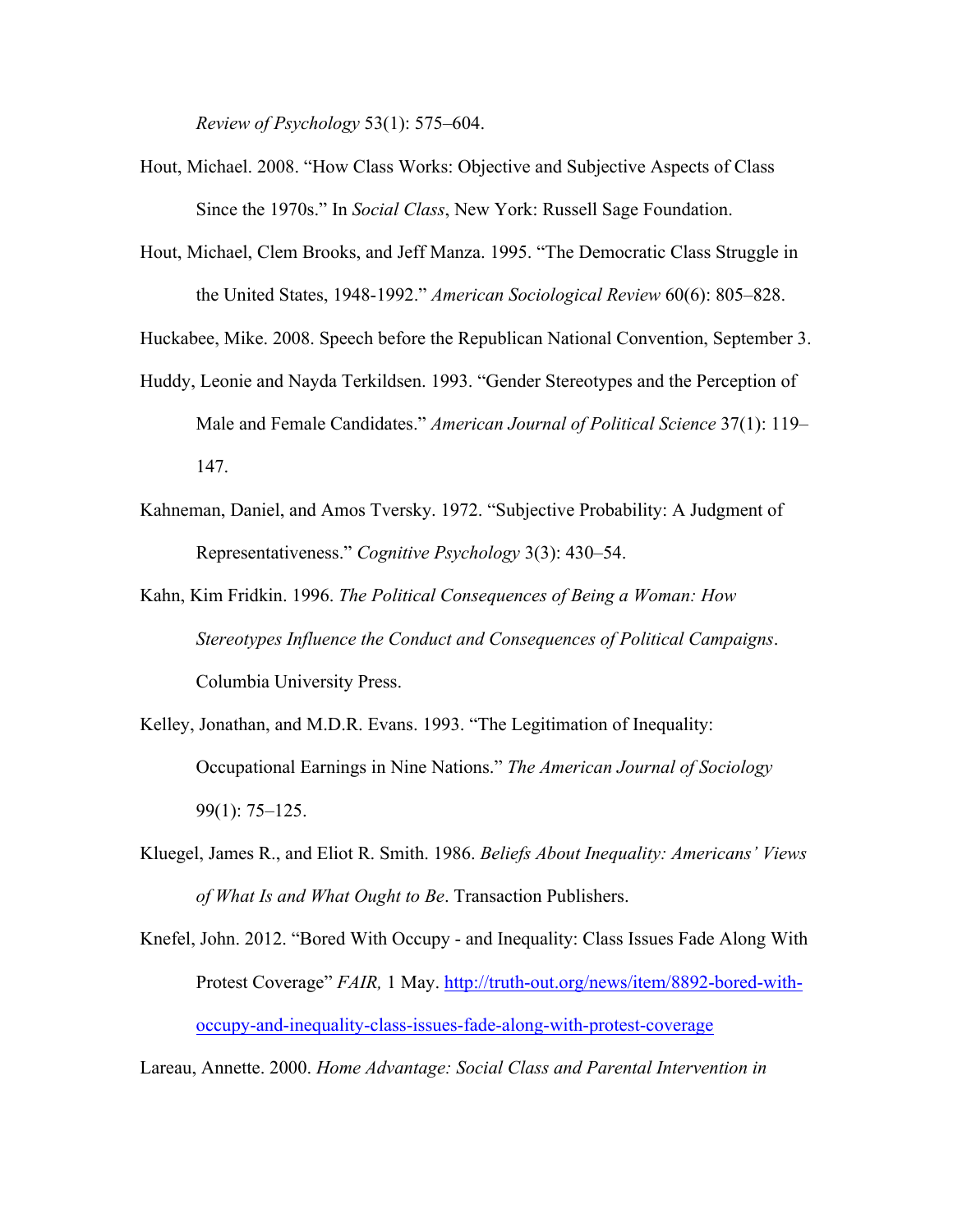*Elementary Education*. Rowman & Littlefield Publishers.

- Lareau, Annette, and Elliot B. Weininger. 2003. "Cultural Capital in Educational Research: A Critical Assessment." *Theory and Society* 32(5-6): 567–606.
- Leibovich, Mark. 2014. "How Not to Seem Rich While Running for Office." *The New York Times*. (June 6, 2014).
- Lott, Bernice. 2002. "Cognitive and Behavioral Distancing from the Poor." *American Psychologist* 57(2): 100–110.
- Manza, Jeff, and Clem Brooks. 2008. "Class and Politics." In *Social Class: How Does it Work?*, eds. Lareau, Annette and Dalton Conley, Russell Sage Foundation.
- Matthews, Donald. 1954. *The Social Background of Political Decision-Makes*. New York: Random House.
- McCloskey, Herbert and John Zaller. 1984. The American Ethos: Public Attitudes Towards Democracy and Capitalism. Cambridge: Harvard University Press.
- McDermott, Monika. 1998. "Race and Gender Cues in Low-Information Elections."

*Political Research Quarterly* 51(4): 895–918.

- \_\_\_\_\_\_\_. 2007. "Voting for Catholic Candidates: The Evolution of a Stereotype\*." *Social Science Quarterly* 88(4): 953–969.
- McDermott, Monika L. 2009. "Religious Stereotyping and Voter Support for Evangelical Candidates." *Political Research Quarterly* 62(2): 340 –354.
- Miller, William. 1952. "American Historians and the Business Elite," in *Men in Business*, ed. William Miller, New York: Harper and Row, 302-28.
- Nagourney, Adam. 2003. "Political Memo; Democrats Split on Pushing The Personal or the Political - New York Times." *The New York Times*.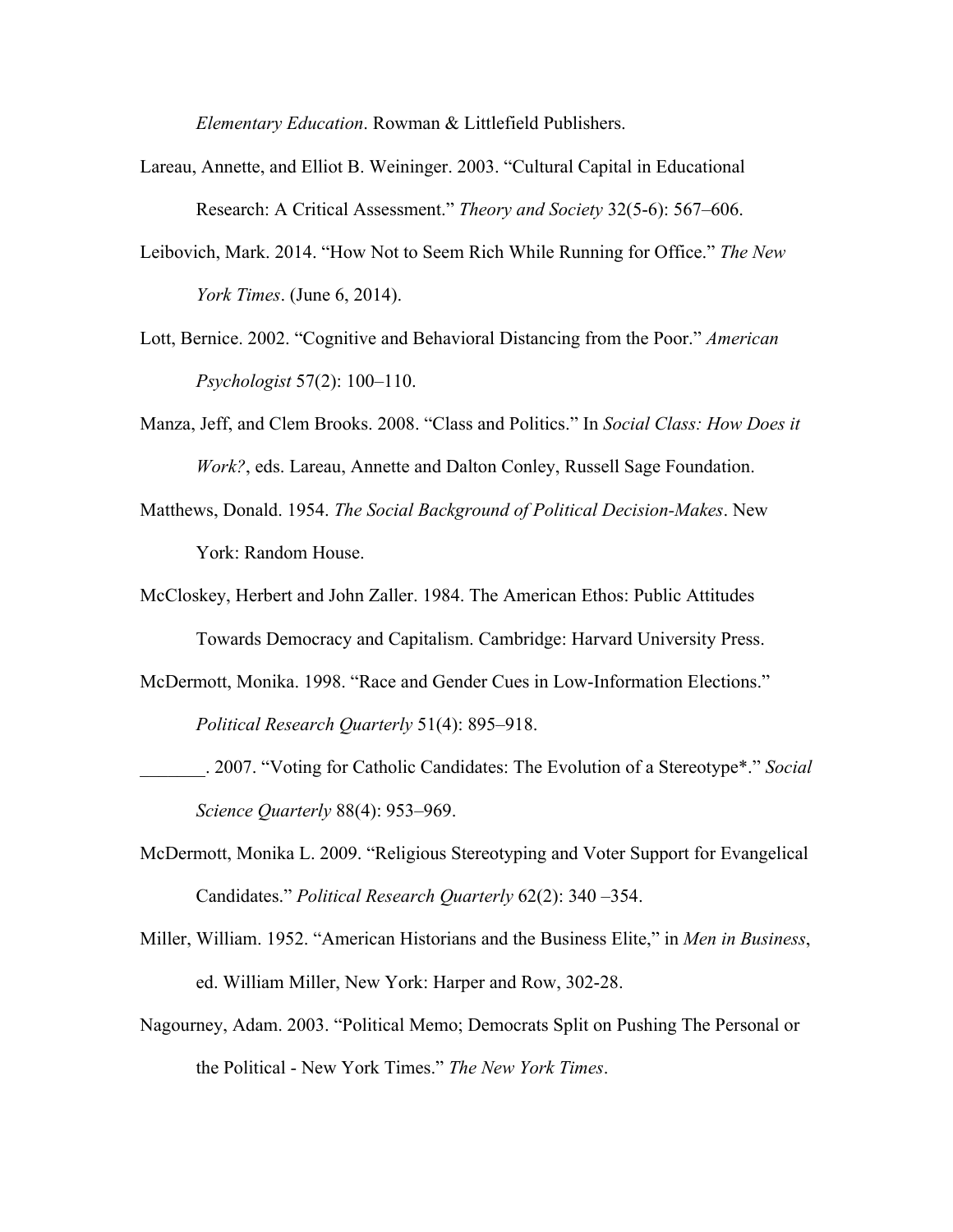- Obama, Barack. 2008. "Barack Obama on Who He Is and Why He Decided to Run," Available online www.youtube.come/watch?v=F15npnksvs
- Paolacci, Gabriele, Jesse Chandler, and Panagiotis Ipeirotis. 2010. "Running Experiments on Amazon Mechanical Turk." *Judgment and Decision Making* 5(5): 411–19.
- Parker, Kathleen. 2007. "Did Edwards Mention His Dad Was A Millworker?" *Real Clear Politics*.
- Pessen, Edward. 1984. *The Log Cabin Myth: The Social Backgrounds of the Presidents*. Yale University Press.
- Piff, Paul K. et al. 2012. "Higher Social Class Predicts Increased Unethical Behavior." *Proceedings of the National Academy of Sciences* 109(11): 4086–91.
- ———. 2014. "Wealth and the Inflated Self Class, Entitlement, and Narcissism." *Personality and Social Psychology Bulletin* 40(1): 34–43.
- Popkin, Samuel L. 1991. *The Reasoning Voter: Communication and Persuasion in Presidential Campaigns*. Chicago: University of Chicago Press.
- Rahn, Wendy M. 1993. "The Role of Partisan Stereotypes in Information Processing about Political Candidates." *American Journal of Political Science* 37(2): 472.
- Runciman, Walter Garrison. 1966. "Relative Deprivation & Social Justice: Study Attitudes Social Inequality in 20th Century England." Pelican Press.
- Schultz, Randy. 1992. "Mr. Bush, Check Out Real Life." *The Palm Beach Post*. 9 February, 1E.
- Sigelman, Carol K., Lee Sigelman, Dan B. Thomas, and Frederick D. Ribich. 1986. "Gender, Physical Attractiveness, and Electability: An Experimental Investigation of Voter Biases." *Journal of Applied Social Psychology* 16(3): 229–48.